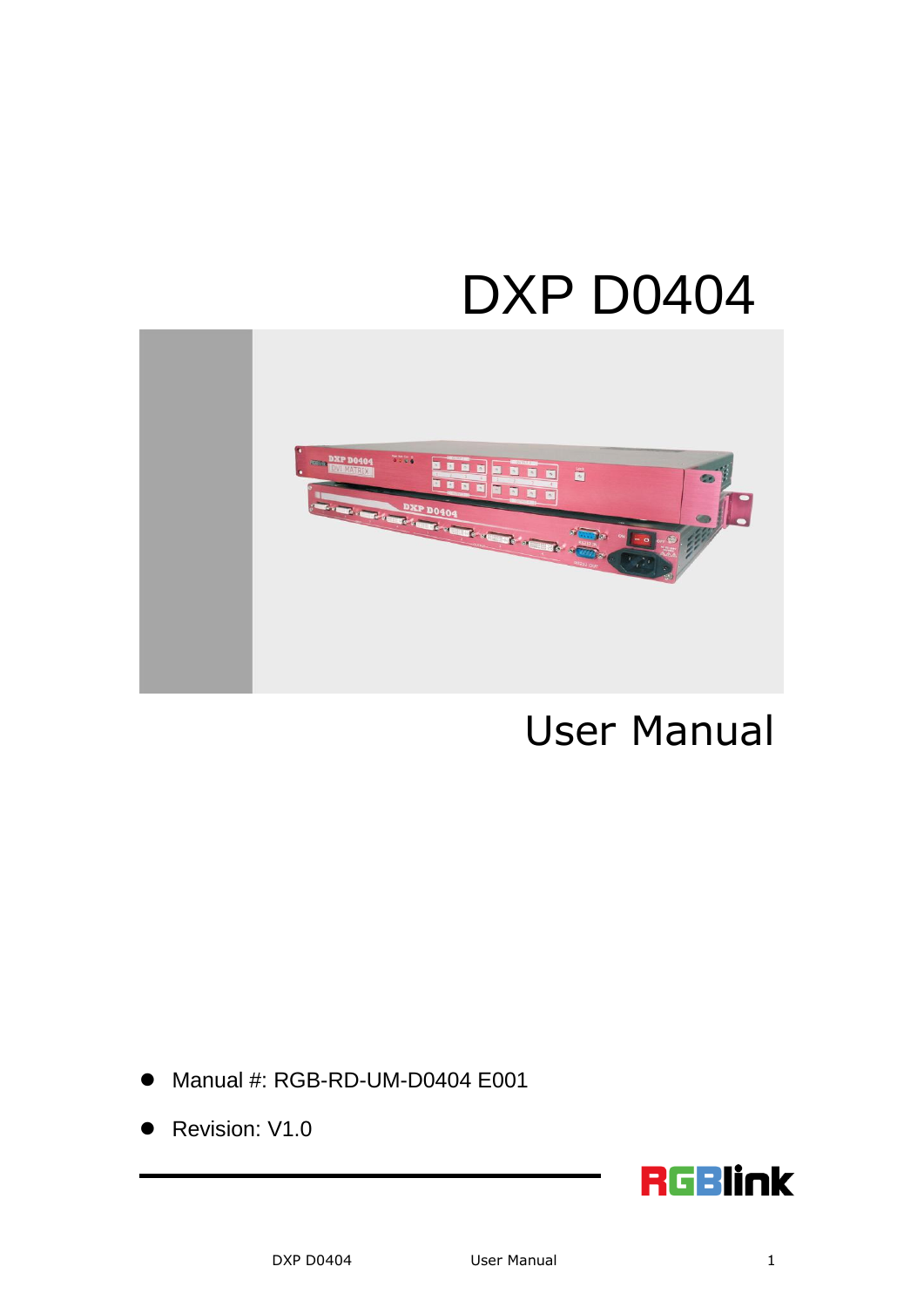## DXP D0404·User Manual

Thank you for choosing our products!

In order to allow you to learn how to use the DVI Matrix quickly, we bring you the detailed user manual. You can read the introduction and directions before using the DVI Matrix, please read all the information we provide carefully to use our products correctly.

### **Copyright**

©2015 All rights are reserved by RGBlink.

This document is done independently by Xiamen RGBlink Science & Technology Co.,LTD. No part can be copied, reproduced or translated without permission.

#### **Notice**

RGBlink provides this manual "as is" without warranty of any kind, no matter expressed or implied, including but not limited to the implied warranties or merchantability and fitness for a particular purpose. RGBlink may make improvements or changes to the products and the programs described in this publication at any time without notice.

This publication would contain technical inaccuracies or typographical errors. Changes are periodically made to the information in this publication; these changes are incorporated in new editions of this publication.

## **Federal Communications Commission (FCC) Statement**

This equipment has been tested and found to comply with the limits for a class A digital device, pursuant to Part 15 of the FCC rules. These limits are designed to provide reasonable protection against harmful interference when the equipment is operated in a commercial environment. This equipment generates, uses and radiates radio frequency energy and, if not installed or used in accordance with the instruction manual, may cause harmful interference to radio communications. Operation of this equipment in a residential area may cause harmful interference, in which case the user will be responsible for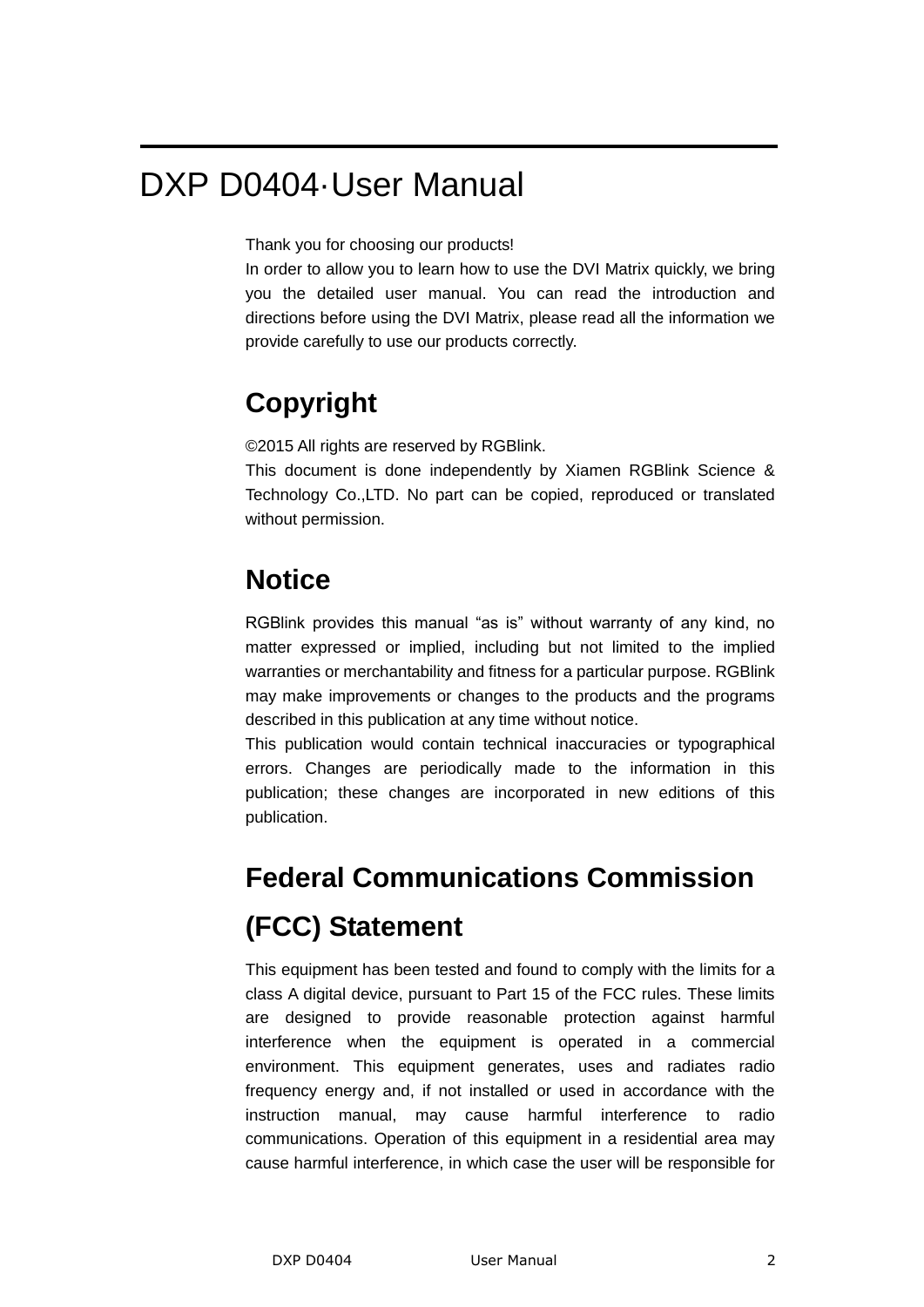correcting any interference.

#### **Guarantee and Compensation**

RGBlink provides a guarantee related to perfect manufacturing as part of the legally stipulated terms of guarantee. On receipt, the purchaser must immediately inspect all delivered goods for damage incurred during transportation, as well as for material and manufacturing faults. Please complain to RGBlink by written notice.

The period of guarantee begins from the date of transfer of risks, in the case of special systems and software on the date of commissioning, at latest 30 days after the transfer of risks. In the event of justified notice of compliant, RGBlink can repair the fault or provide a replacement at its own discretion within an appropriate period. If this measure proves to be impossible or unsuccessful, the purchaser can demand a reduction in the purchase price or cancellation of the contract. All other claims, in particular those relating to compensation for direct or indirect damage, and also damage attributed to the operation of software as well as to other service provided by RGBlink, being a component of the system or independent service, will be deemed invalid provided the damage is not proven to be attributed to the absence of properties guaranteed in writing or due to the intent or gross negligence or part of RGBlink.

If the purchaser or a third party carries out modifications or repairs on goods delivered by RGBlink, or if the goods are handled incorrectly, in particular if the systems are commissioned operated incorrectly or if, after the transfer of risks, the goods are subject to influences not agreed upon in the contract, all guarantee claims of the purchaser will be rendered invalid. Not included in the guarantee coverage are system failures which are attributed to programs or special electronic circuitry provided by the purchaser, e.g. interfaces. Normal wear as well as normal maintenance are not subject to the guarantee provided by RGBlink either.

The environmental conditions as well as the servicing and maintenance regulations specified in this manual must be complied with the customer.

#### **Trademark**

Brand and product names mentioned in this manual may be trademarks, registered trademarks or copyrights of their respective holders. All brand and product names mentioned in this manual serve as comments or examples and are not to be understood as advertising for the products or their manufactures.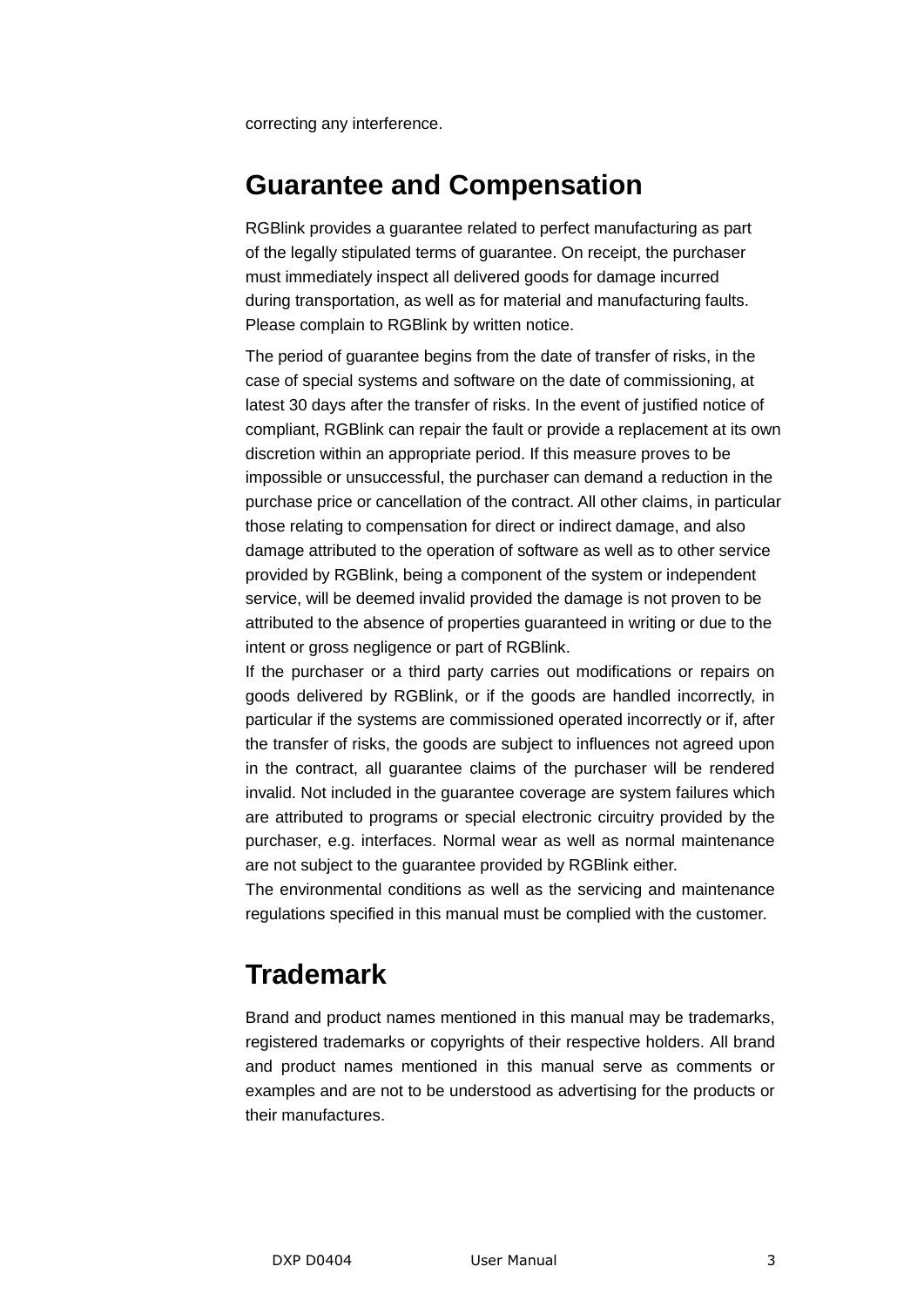# Company Address RGBINK Xiamen RGBlink Science & Technology Co., Ltd.

 **Headquarter:** S603~604 Weiye Building Torch Hi-Tech Industrial Development Zone Xiamen, Fujian Province, P.R.C

**Shenzhen office:** Floor 11, A1 Building, Baiwang R&D Building, Shahe West Road, Xili Town, Nanshan District, Shenzhen, Guangdong Province, P.R.C

 **Beijing office:** No. 2702, Sino-Light Building Tower B, Wang-Jing East Road, Chaoyang District, Beijing, P.R.C

**Shanghai office:** East Building F2, No. 88 Qinjiang Road,

Shanghai, P.R.C

- **Tel:** +86-592-5771197
- **Fax:** +86-592-5771202
- **Customer Hotline:** 4008-592-315
- **Websites:** 
	- $\sim$  http://www.rablink.com
	- $\sim$  http://www.rgblink.cn
- **E-mail:** [sales@rgblink.com](mailto:rgblinkcs@gmail.com)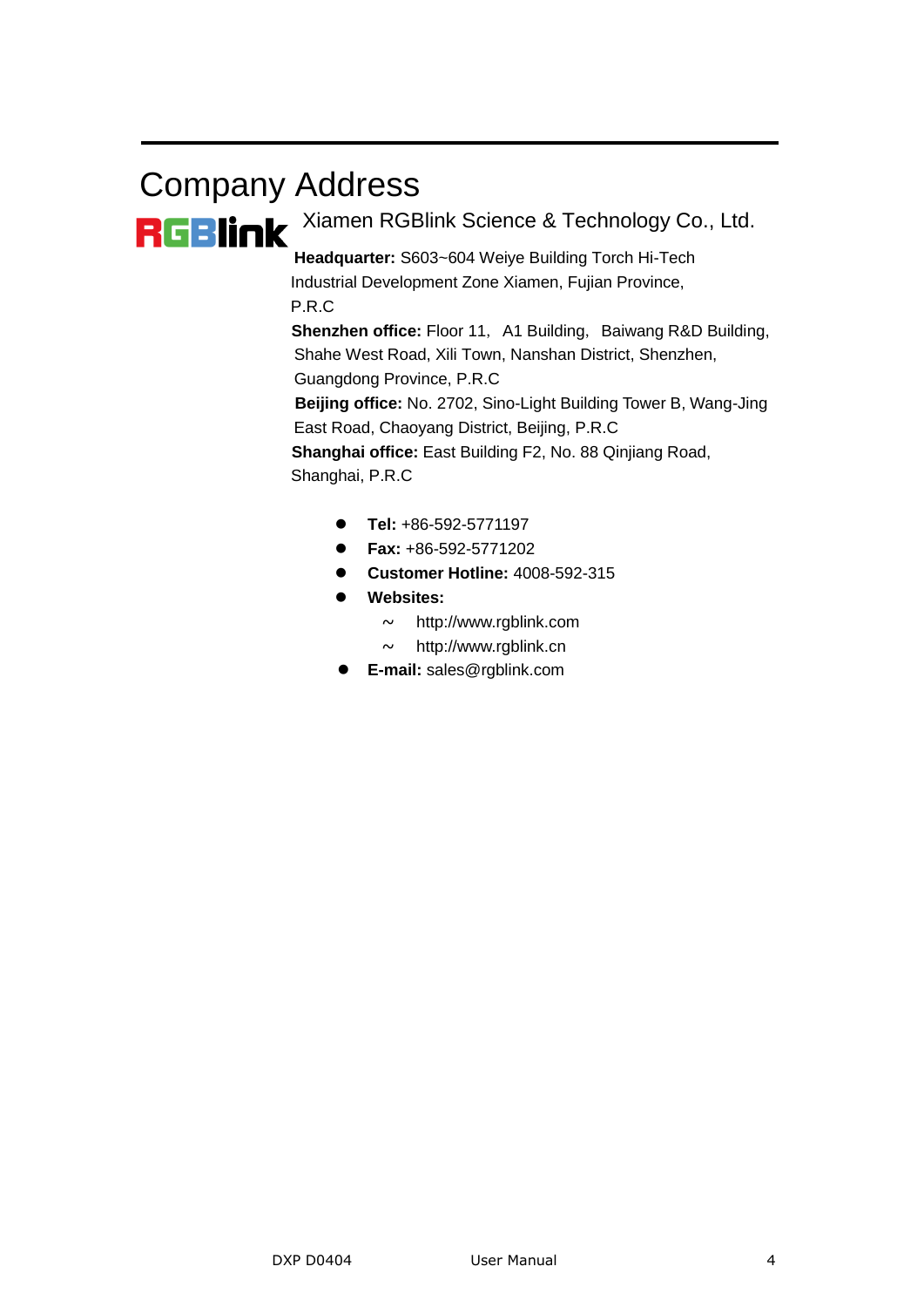## Safe Operation Summary

The general safety information in this summary is for operating personnel.

### **Do Not Remove Covers or Panels**

There are no user-serviceable parts within the unit. Removal of the top panel will expose dangerous voltages. To avoid personal injury, do not remove the top panel. Do not operate the unit without the panel installed.

### **Use the Proper Properly**

This product is intended to operate from a power source that will not apply more than 230 volts rms between the supply conductors or between both supply conductor and ground. A protective ground connection by way of grounding conductor in the power cord is essential for safe operation.

### **Ground the Product Properly**

This product is grounded through the grounding conductor of the power cord. To avoid electrical shock, plug the power cord into a properly wired receptacle before connecting to the product input or output terminals. A protective-ground connection by way of the grounding conductor in the power cord is essential for safe operation.

### **Use the Proper Power Cord**

Use only the power cord and connector specified for your product. Use only a power cord that is in good condition. Refer cord and connector changes to qualified service personnel.

### **Use the Proper Fuse**

To avoid fire hazard, use only the fuse having identical type, voltage rating, and current rating characteristics. Refer fuse replacement to qualified service personnel.

## **Do Not Operate in Explosive Dangerous Atmospheres**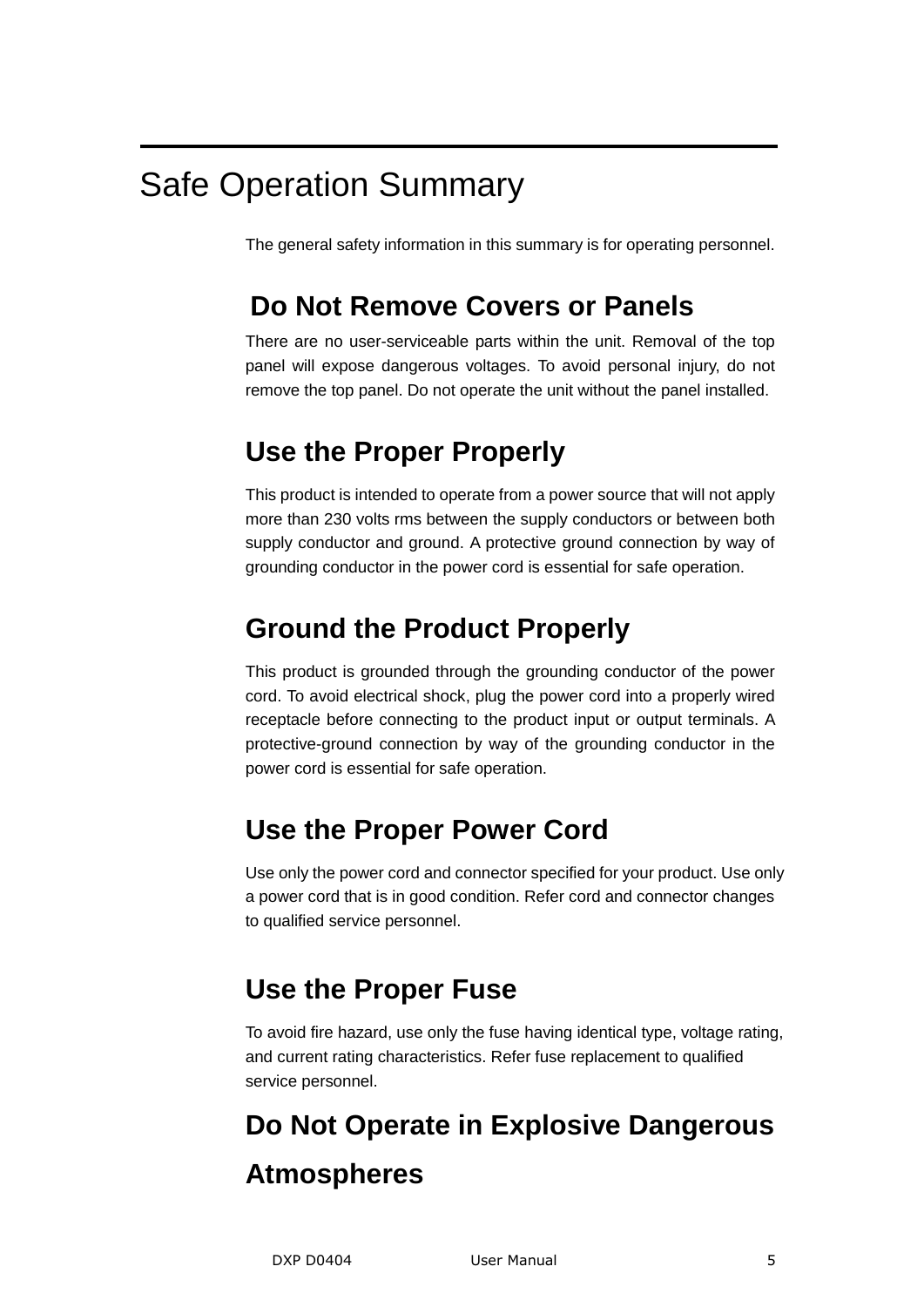To avoid explosion, do not operate this product in an explosive atmosphere.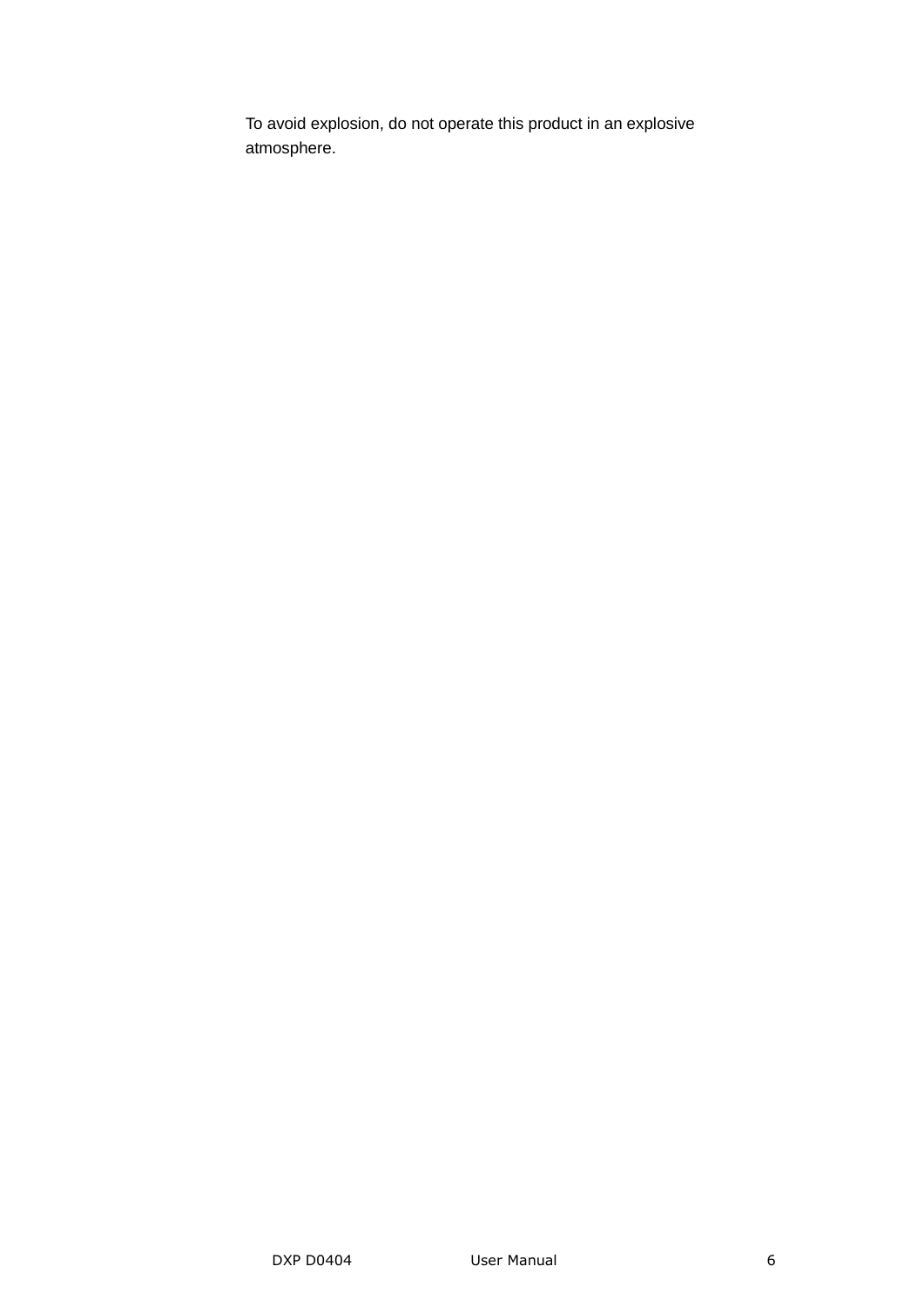#### **Terms and Equipment Mark in This Manual**



#### **WARNING**

Highlight an operating procedure, practice, condition, statement, etc, which, if not strictly observed, could result in injury or death of personnel.

#### **Note**

Highlights an essential operating procedure, condition or statement.



#### **CAUTION**

The exclamation point within an equilateral triangle is intended to alert the user to the presence of important operating and maintenance (servicing) instructions in the literature accompanying the appliance.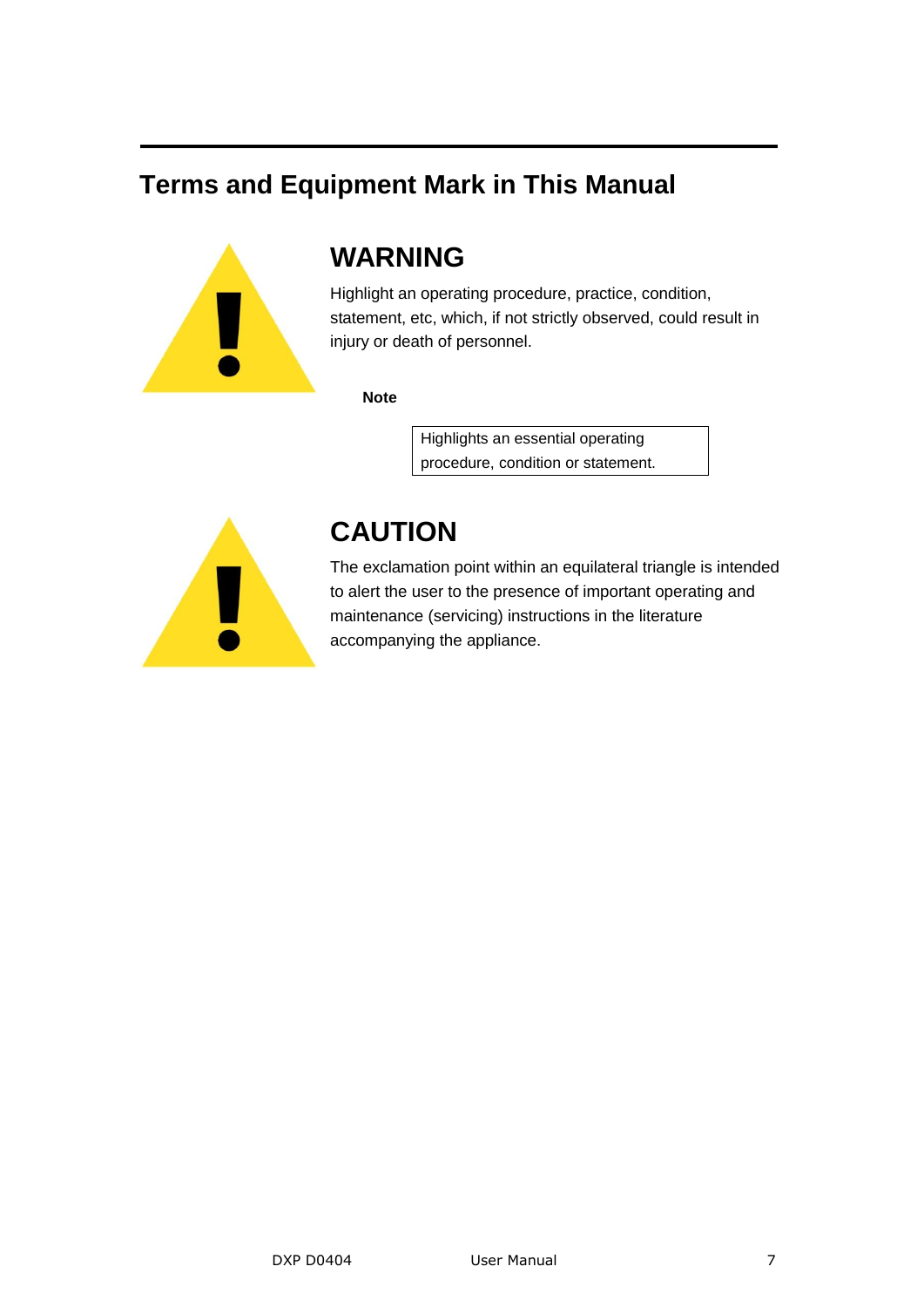## Amendment Record

The table below lists the changes to the DVI Matrix User Manual.

| Format | Time       | ECO# | Description | Principal |
|--------|------------|------|-------------|-----------|
| 1.0    | 2013-08-12 | 0000 | Release     | Vira      |
|        |            |      |             |           |
|        |            |      |             |           |
|        |            |      |             |           |
|        |            |      |             |           |
|        |            |      |             |           |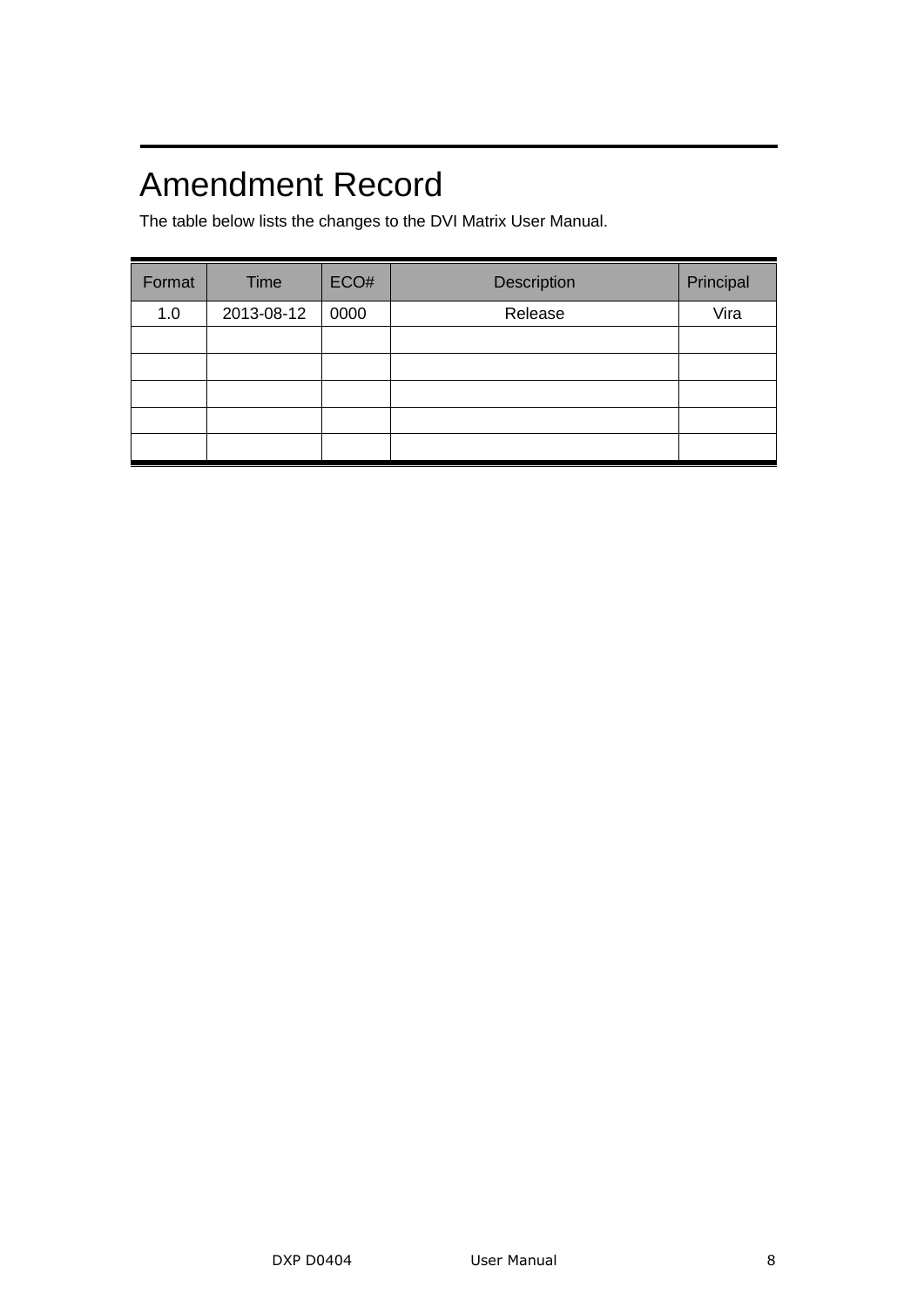

# **CONTENT**

<span id="page-8-0"></span>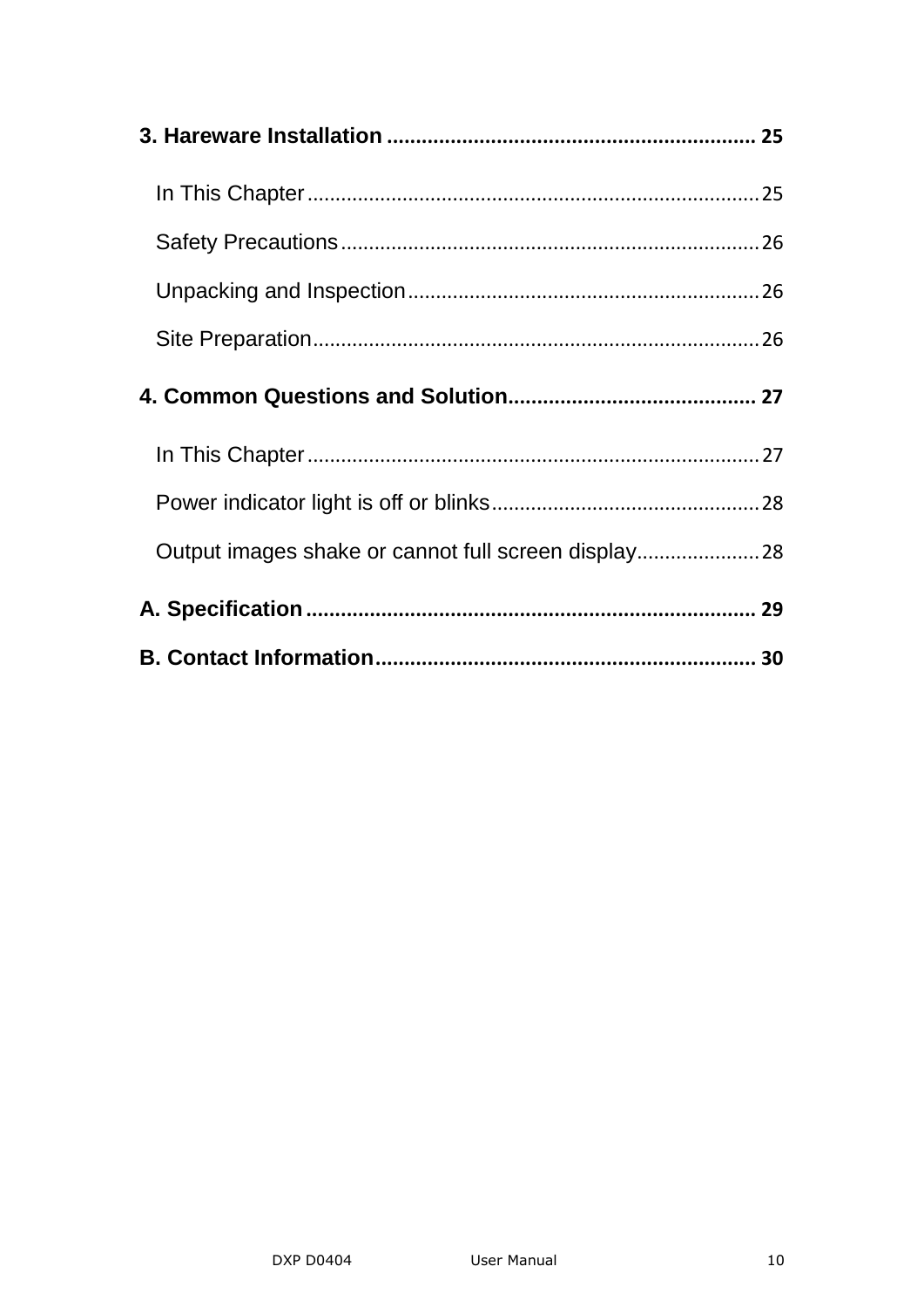

<span id="page-10-2"></span><span id="page-10-1"></span><span id="page-10-0"></span>This chapter is designed to introduce you to the DXP D0404 User Manual. It covers:

- **•** [Chapter Structure](#page-11-0)
- [Manual](#page-12-0) Usage
- <span id="page-10-3"></span>**•** [Terms and Definitions](#page-13-0)
- <span id="page-10-4"></span>**•** [System Overview](#page-19-0)
- <span id="page-10-5"></span>**•** [Application Questions](#page-20-1)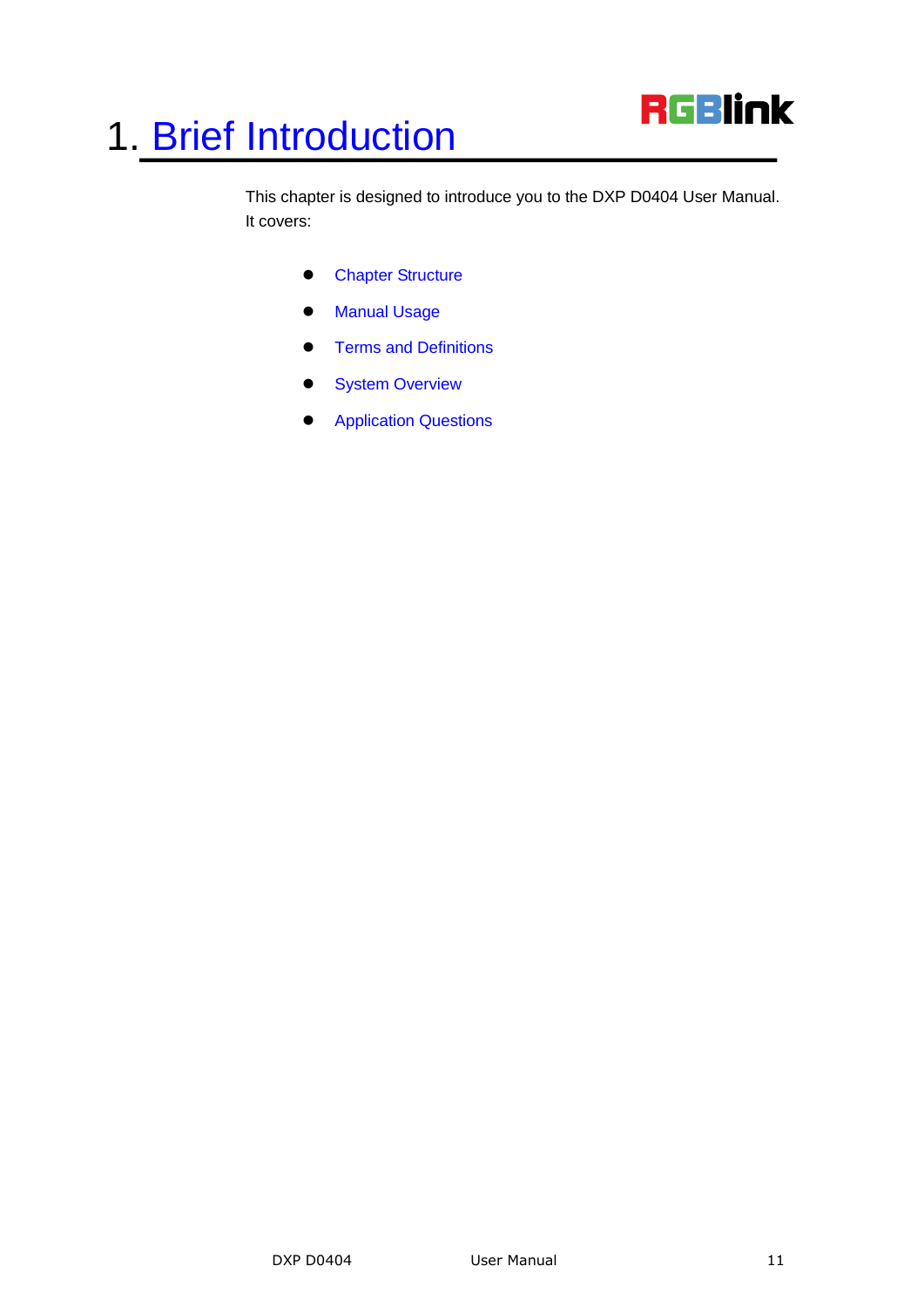Chapter Structure

## <span id="page-11-1"></span><span id="page-11-0"></span>[Chapter Structure](#page-10-1)

<span id="page-11-2"></span>The following chapters provide instructions for all aspects of DXP D0404 operations:

<span id="page-11-6"></span><span id="page-11-5"></span><span id="page-11-4"></span><span id="page-11-3"></span>

| Chapter 1 Brief Introduction                   |
|------------------------------------------------|
| <b>Chapter 2 Hardware Orientation</b>          |
| Chapter 3 Hardware Installation                |
| <b>Chapter 4 Common Questions and Solution</b> |
| Appendix A Specification                       |
| Appendix B Contact Information                 |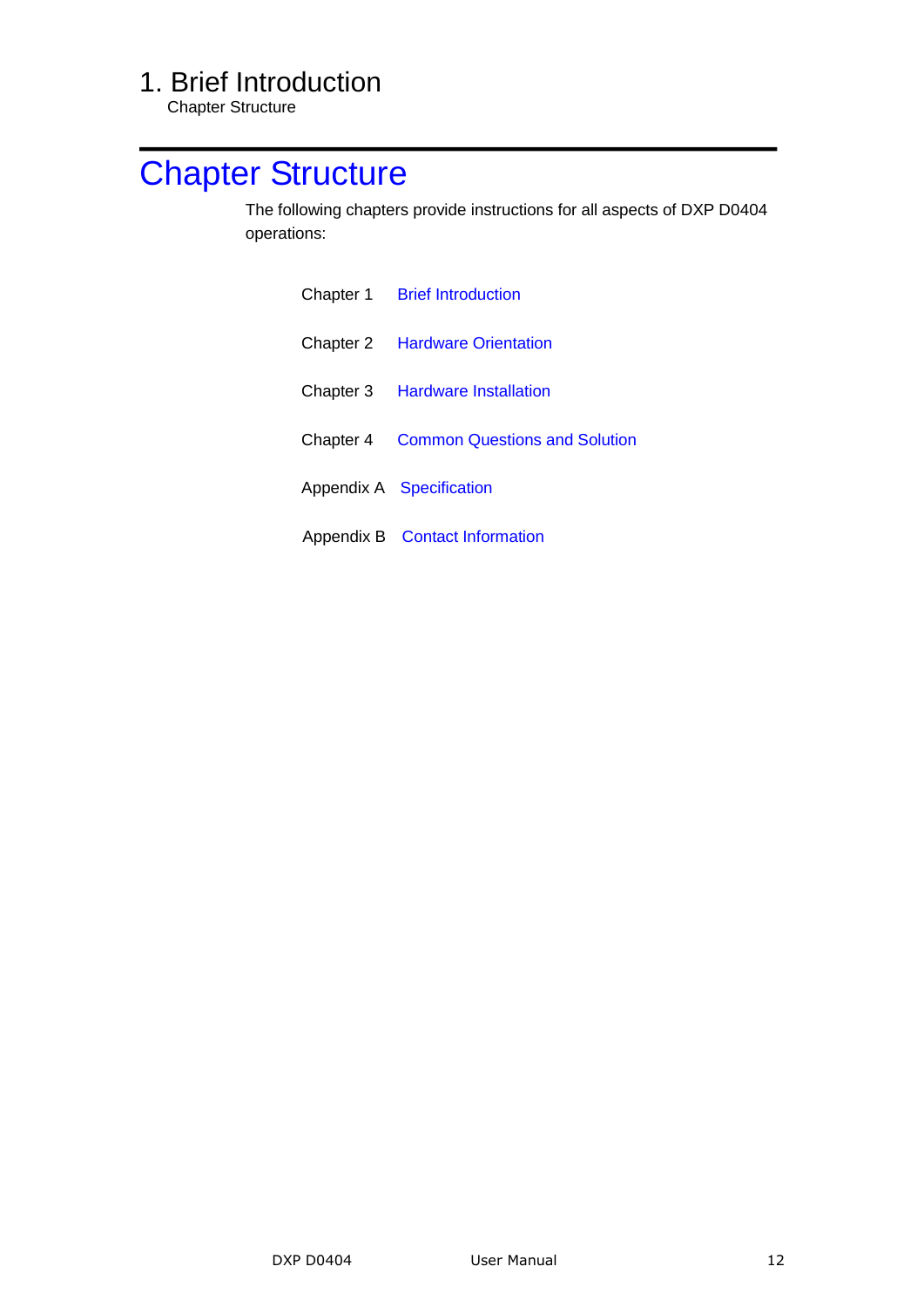Manual Usage

## <span id="page-12-0"></span>[Manual](#page-10-2) Usage

Following are important tips for streamlining your use of this User's Guide in its electronic "PDF" form.

## **Navigation**

Use Acrobat Reader's "bookmarks" to navigate to the desired location. All chapter files have the same bookmark structure for instant navigation to any section. Please note:



Extensive hyperlinks are provided within the chapters.

 $\bullet$  Use Acrobat's "Go to Previous View" and "Return to next View" buttons to trace your complete navigational path.



● Use the "Previous Page" and "Next Page" buttons to go to the previous or next page within a file.

● Use Acrobat's extensive search capabilities, such as the "Find" tool and "Search Index" tool to perform comprehensive searches as required.

### **Catalogue and Index**

Use the Table of Contents bookmarks to navigate a desired topic. Click any item to instantly jump to that section of the guide. You can also use the **Index** to jump to specific topics within a chapter. Each page number in the **Index** is a hyperlink.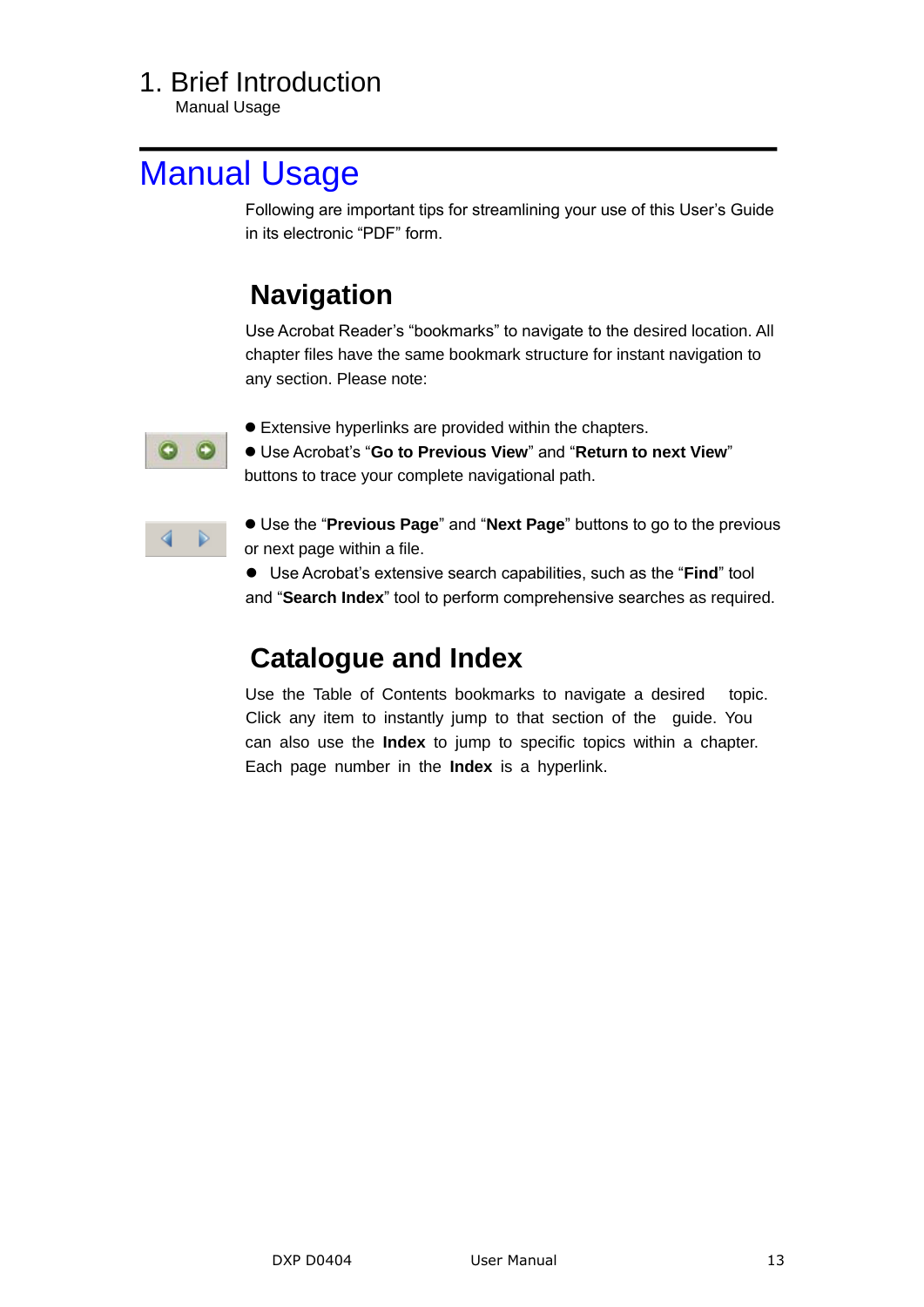Terms and Definitions

## <span id="page-13-0"></span>[Terms and Definitions](#page-10-3)

The following terms and definitions are used throughout this Manual;

- **"ASCII":** American Standard for Information Interchange. The standard code consisting of 7-bit coded characters (8 bits including parity check) used to exchange information between data processing systems, data communication systems, and associated equipment. The ASCII set contains control characters and graphic characters.
- **"Aspect ratio":** The relationship of the horizontal dimension to the vertical dimension of an image. In viewing screens, standard TV is 4:3, or 1.33:1; HDTV is 16:9, or 1.78:1. Sometimes the ":1" is implicit, making  $TV = 1.33$  and  $HDTV = 1.78$ .
- **"AV":** Audio visual or audio video.
- A **"Background"** is an unscaled source, typically originating from a computer. A background source appears at the system's lowest priority — visually in back of all other sources.
- "Baudrate": Named of J.M.E. Baudot, the inventor of the Baudot telegraph code. The number of the electrical oscillations per second, called baud rate. Related to, but not the same as, transfer rate in bits per second (bps).
- **"Blackburst":** The video waveform without the video elements. It includes the vertical sync, horizontal sync, and the chroma burst information. Blackburst is used to synchronize video equipment to align the video output. One signal is normally used to set up an entire video system or facility. Sometimes it is called House sync.
- **"BNC":** Bayonet Neill-Concel man. A cable connector used extensively in television and named for its inventors. A cylindrical bayonet connector that operates with a twist-locking motion. To make the connection, align the two curved grooves in the collar of the male connector with the two projections on the outside of the female collar, push, and twist. This allows the connector to lock into place without tools.
- **"Brightness":** Usually refers to the amount or intensity of video light produced on a screen without regard to color. Sometimes called "black" level.
- "CAT 5": Category 5. Describes the network cabling standard that consists of four unshielded twisted pairs of copper wire terminated by RJ-45 connectors. CAT 5 cabling supports data rates up to 100 Mbps. CAT 5 is based on the EIA/TIA 568 Commercial Building Telecommunications Wiring Standard.
- **"Color bars":** A standard test pattern of several basic colors (white, yellow, cyan, green, magenta, red, blue, and black) as a reference for system alignment and testing. In NTSC video, the most commonly used color bars are the SMPTE standard color bars. In PAL video, the most commonly used color bars are eight full field bars. In the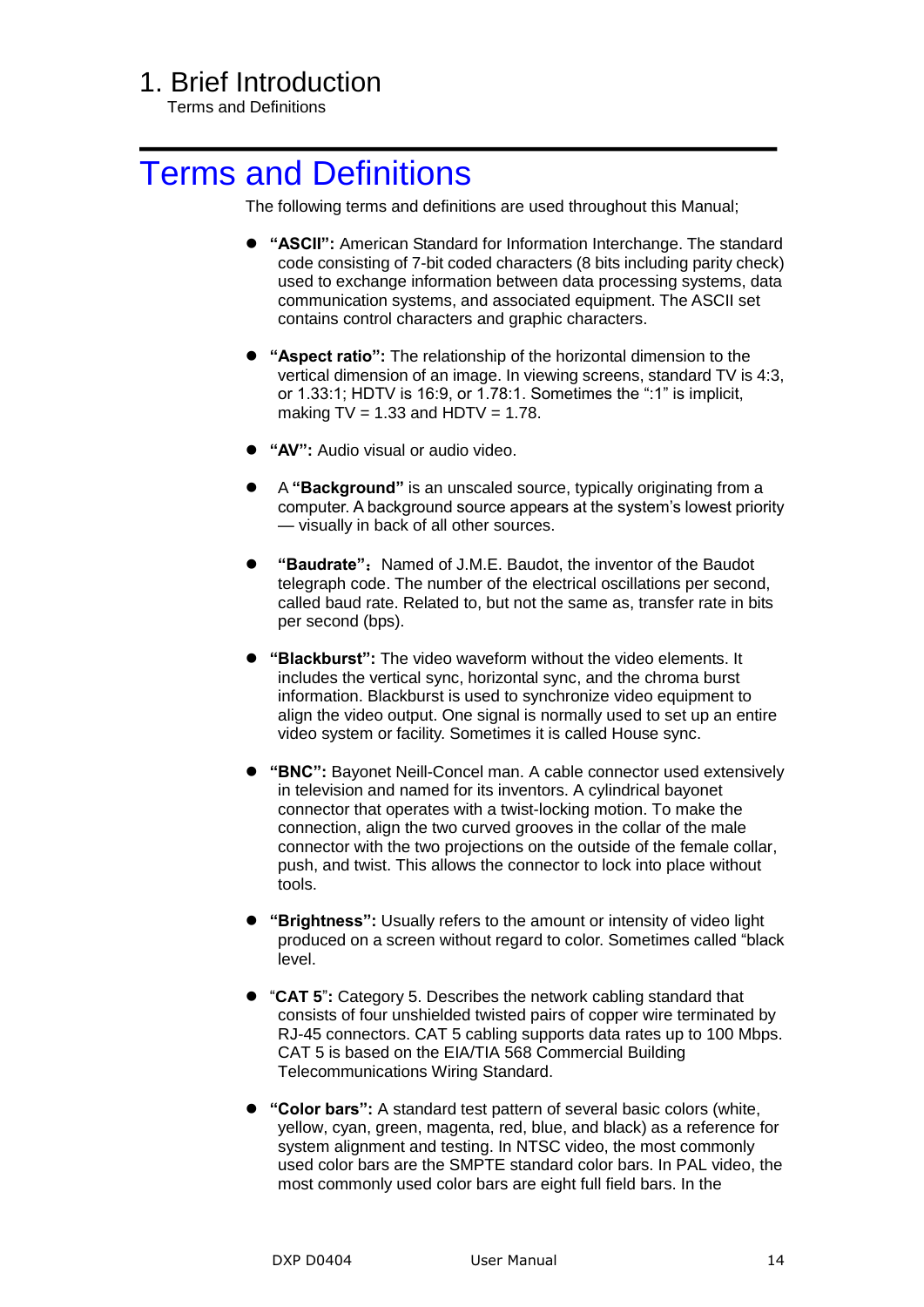Terms and Definitions

computer, the most commonly used color bars are two rows of reversed color bars.

- **"Color burst":** In color TV systems, a burst of sub-carrier frequency located on the back porch of the composite video signal. This serves as a color synchronizing signal to establish a frequency and phase reference for the chrome signal. Color burst is 3.58 MHz for NTSC and 4.43 MHz for PAL.
- **"Color temperature":** The color quality, expressed in degrees Kelvin (K), of a light source. The higher the color temperature, the bluer the light. The lower the temperature, the redder the light. Benchmark color temperature for the A/V industry includes 5000°K, 6500°K, and 9000°K.
- **"Contrast ratio":** The radio of the high light output level divided by the low light output level. In theory, the contrast radio of the television system should be at least 100:1, if not 300:1. In reality, there are several limitations. In the CRT, light from adjacent elements contaminate the area of each element. Room ambient light will contaminate the light emitted from the CRT. Well-controlled viewing conditions should yield a practical contrast ratio of 30:1 to 50:1.
- **"DVI":** Digital Visual Interface. The digital video connectivity standard that was developed by DDWG (Digital Display Work Group). This connection standard offers two different connectors: one with 24 pins that handles digital video signals only, and one with 29 pins that handles both digital and analog video.
- **"EDID":** Extended Display Identification Data EDID is a data structure used to communicate video display information, including native resolution and vertical interval refresh rate requirements, to a source device. The source device will then output the optimal video format for the display based on the provided EDID data, ensuring proper video image quality. This communication takes place over the DDC – Display Data Channel.
- **"Ethernet":** A Local Area Network (LAN) standard officially known as IEEE 802.3. Ethernet and other LAN technologies are used for interconnecting computers, printers, workstations, terminals, servers, etc. within the same building or campus. Ethernet operates over twisted pair and over coaxial cable at speeds starting at 10Mbps. For LAN interconnectivity, Ethernet is physical link and data link protocol reflecting the two lowest layers of the OSI Reference Model.
- **"Frame":** In interlaced video, a frame is one complete picture. A video frame is made up of two fields, or two sets of interlaced lines. In a film, a frame is one still picture of a series that makes up a motion picture.
- **"Gamma":** The light output of a CRT is not linear with respect to the voltage input. The difference between what you should have and what is actually output is known as gamma.
- **"HDMI" - High – Definition Multimedia Interface:** An interface used primarily in consumer electronics for the transmission of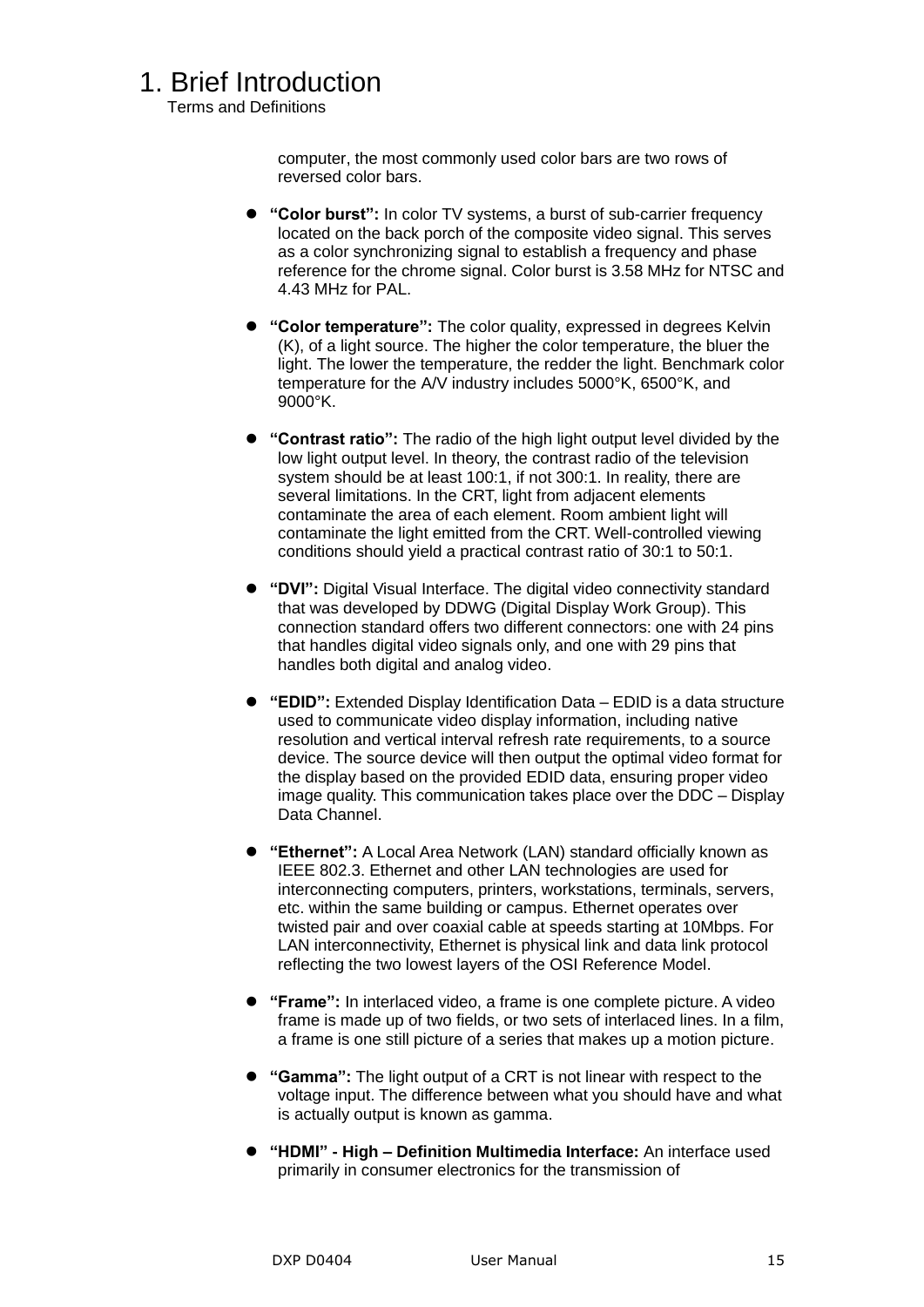Terms and Definitions

uncompressed high definition video, up to 8 channels of audio, and control signals, over a single cable. HDMI is the de facto standard for HDTV displays, Blu-ray Disc players, and other HDTV electronics. Introduced in 2003, the HDMI specification has gone through several revisions.

- **"HDSDI":** The high-definition version of SDI specified in SMPTE-292M. This signal standard transmits audio and video with 10 bit depth and 4:2:2 color quantization over a single coaxial cable with a data rate of 1.485 Gbit/second. Multiple video resolutions exist including progressive 1280x720 and interlaced 1920x1080 resolutions. Up to 32 audio signals are carried in the ancillary data.
- **"JPEG" (Joint photographic Expects Group):** Commonly used method of lost compression for photographic images using a discreet cosine transfer function. The degree of compression can be adjusted, allowing a selectable tradeoff between storage size and image quality. JPEG typically achieves 10:1 compression with little perceptible loss in image quality. Produces blocking artifacts.
- **"MPEG":** Motion Picture Expect Group. A standard committee under the auspices of the International Standards Organization working on algorithm standards that allow digital compression, storage and transmission of moving image information such as motion video, CD-quality audio, and control data at CD-ROM bandwidth. The MPEG algorithm provides inter-frame compression of video images and can have an effective compression rate of 100:1 to 200:1.
- **"NTSC":** The color video standard used in North America and some other parts of the world created by the National Television Standards Committee in the 1950s. A color signal must be compatible with black-and-white TV sets. NTSC utilizes an interlaced video signals, 525 lines of resolution with a refresh rate of 60 fields per second (60 Hz). Each frame is comprised of two fields of 262.5 lines each, running at an effective rate of 30 frames per second.
- **"Operator":** Refers to the person who uses the system.
- **"PAL":** Phase Alternate Line. A television standard in which the phase of the color carrier is alternated from line to line. It takes four full pictures (8 fields) for the color-to-horizontal phase relationship to return to the reference point. This alternation helps cancel out phase errors. For this reason, the hue control is not needed on a PAL TV set. PAL, in many transmission forms, is widely used in Western Europe, Australia, Africa, the Middle East, and Micronesia. PAL uses 625-line, 50-filed (25 fps) composite color transmission system.
- **"PIP":** Picture-in-Picture. A small picture within a larger picture created by scaling down one of the images to make it smaller. Each picture requires a separate video source such as a camera, VCR, or computer. Other forms of PIP displays include Picture-by-Picture (PBP) and Picture-with-Picture (PWP), which are commonly used with 16:9 aspect display devices. PBP and PWP image formats require a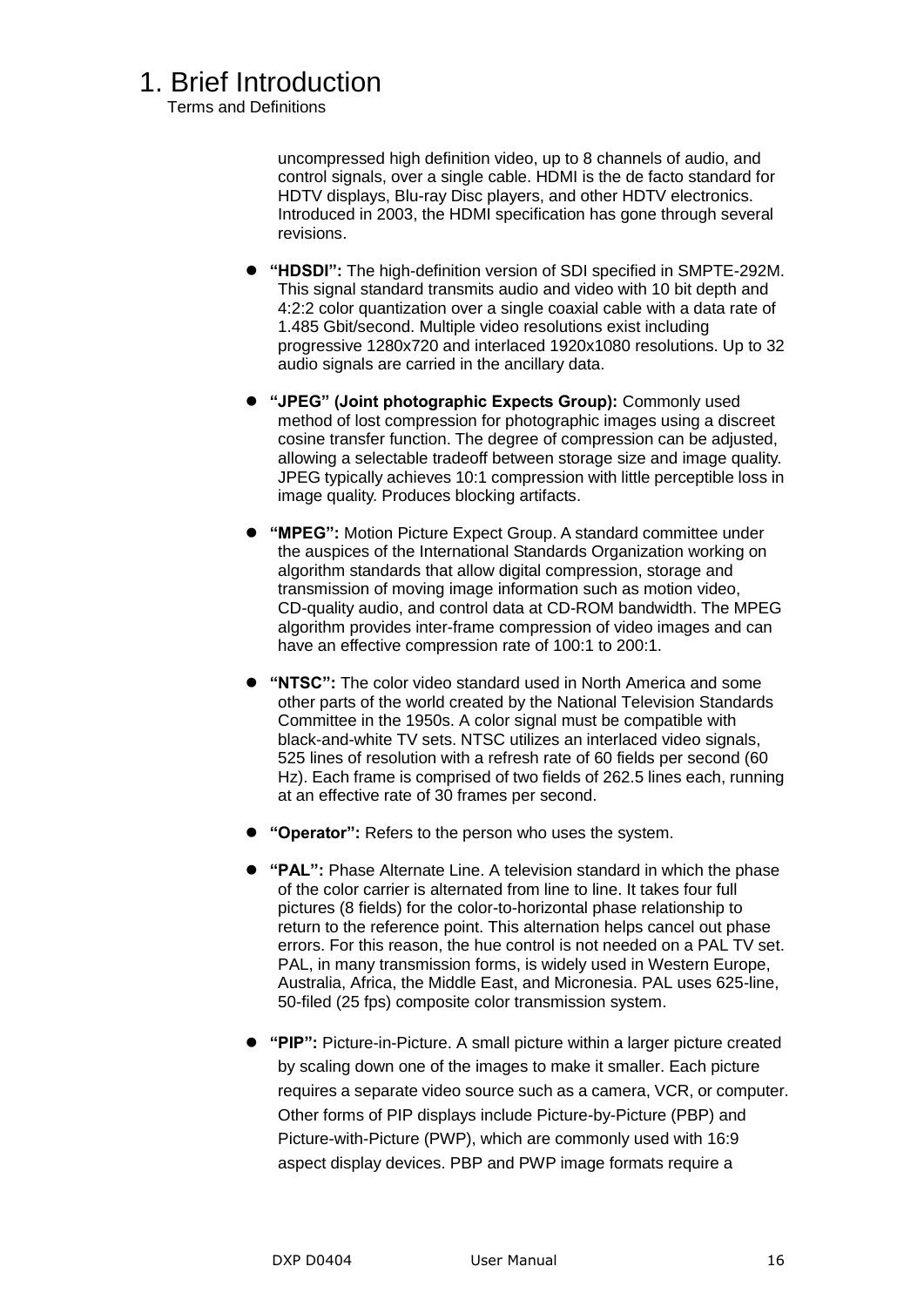Terms and Definitions

separate scaler for each video window.

- **"Polarity":** The positive and negative orientation of a signal. Polarity usually refers to the direction or a level with respect to a reference (e.g. positive sync polarity means that sync occurs when the signal is going in the positive direction).
- **"RJ-45":** Registered Jack-45. A connector similar to a telephone connector that holds up to eight wires used for connecting Ethernet devices.
- ―**RS-232":** An Electronic Industries Association (EIA) serial digital interface standard specifying the characteristics of the communication path between two devices using either DB-9 or DB-25 connectors. This standard is used for relatively short-range communication and does not specify balanced control lines. RS-232 is a serial control standard with a set number of conductors, data rate, word length, and type of connector to be used. The standard specifies component connection standards with regard to the computer interface. It is also called RS-232-C, which is the third version of the RS-232 standard, and is functionally identical to the CCITT V.24 standard.
- **"Saturation":** Chroma, chroma gain. The intensity of the color, or the extent to which a given color in any image is free from white. The less white in a color, the truer the color or the greater its saturation. On a display device, the color control adjusts the saturation. Not to be confused with the brightness, saturation is the amount of pigment in a color, and not the intensity. Low saturation is like adding white to the color. For example, a low-saturated red looks pink.
- **"Scaling":** A conversion of a video or computer graphic signal from a starting resolution to a new resolution. Scaling from one resolution to another is typically done to optimize the signal for input to an image processor, transmission path or to improve its quality when presented on a particular display.
- **"SDI":** Serial Digital Interface. The standard based on a 270 Mbps transfer rate. This is a 10-bit, scrambled, polarity independent interface with common scrambling for both component ITU-R 601 and composite digital video and four channels of (embedded) digital audio.
- **"Seamless Switching":** A feature found on many video switchers. This feature causes the switcher to wait until the vertical interval to switch. This avoids a glitch (temporary scrambling) which normally is seen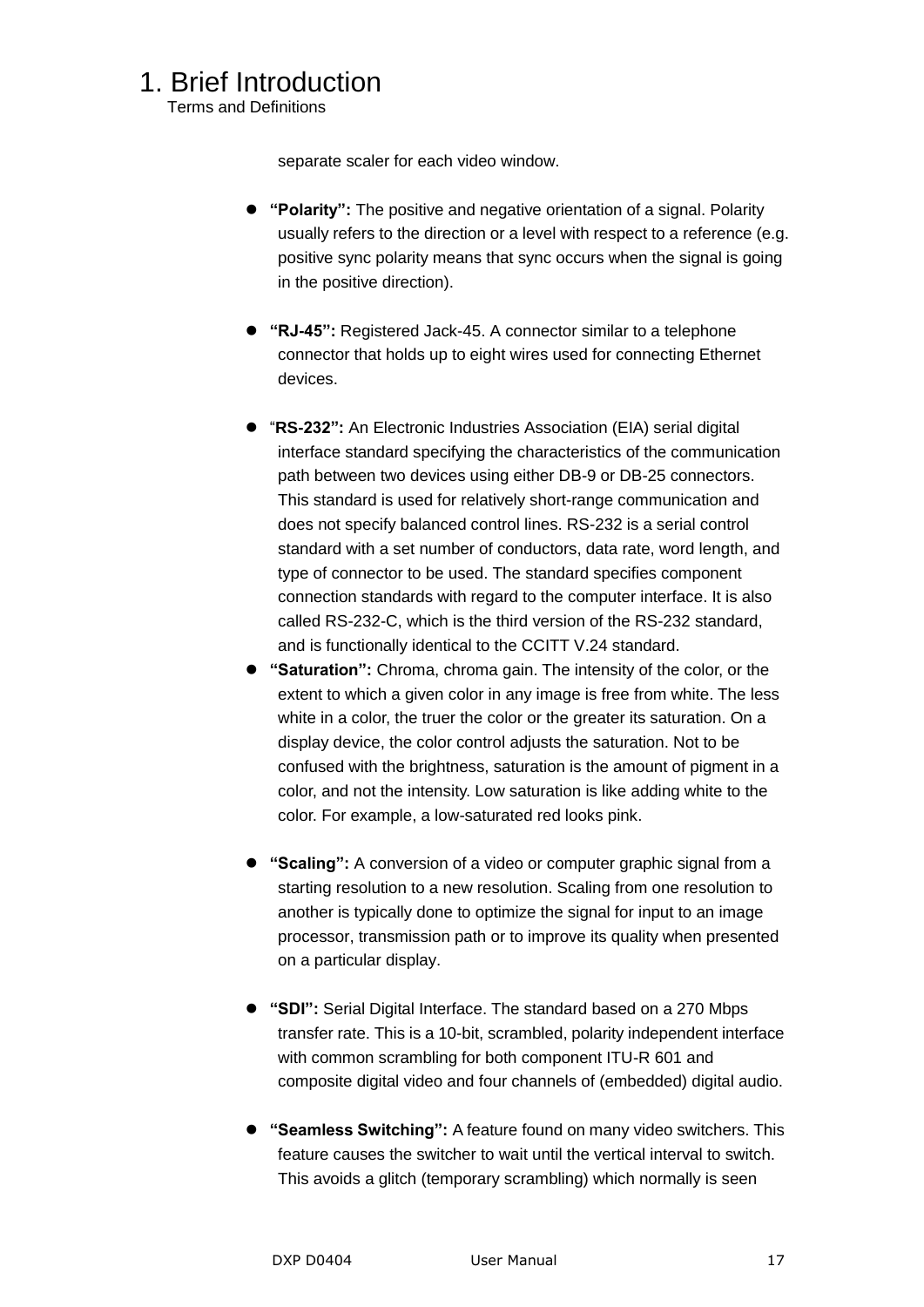Terms and Definitions

when switching between sources.

- **"SMPTE":** Society of Motion Picture and Television Engineers. A global organization, based in the United States that sets standards for base band visual communications. This includes film as well as video and television standards.
- "S-video": A composite video signal separated into the luma ("Y" is for luma, or black and white information; brightness) and the chroma ("C" is an abbreviation for chroma, or color information).
- **"Sync":** Synchronization. In video, sync is a means of controlling the timing of an event with respect to other events. This is accomplished with timing pulses to insure that each step in a process occurs at the correct time. For example, horizontal sync determines exactly when to begin each horizontal scan line. Vertical sync determines when the image is to be refreshed to start a new field or frame. There are many other types of sync in video system. (Also known as "sync signal" or ―sync pulse.‖)
- **"TCP/IP":** Transmission Control Protocol/Internet Protocol. The communication protocol of the Internet. Computers and devices with direct access to the Internet are provided with a copy of the TCP/IP program to allow them to send and receive information in an understandable form.
- **"USB":** Universal Serial Bus. USB was developed by seven PC and telecom industry leaders (Compaq, DEC, IBM, Intel, Microsoft, NEC, and Northern Telecom). The goal was easy plug-and-play expansion outside the box, requiring no additional circuit cards. Up to 127 external computer devices may be added through a USB hub, which may be conveniently located in a keyboard or monitor. USB devices can be attached or detached without removing computer power. The number of devices being designed for USB continues to grow, from keyboards, mice, and printers to scanners, digital cameras, and ZIP drives.
- **"VESA":** Video Electronics Standards Association. A nonprofit number organization dedicated to facilitating and promoting personal computer graphics through improved standards for the benefit of the end-user. [www.vesa.org.](http://www.vesa.org./)
- **"VGA":** Video Graphics Array. Introduced by IBM in 1987, VGA is an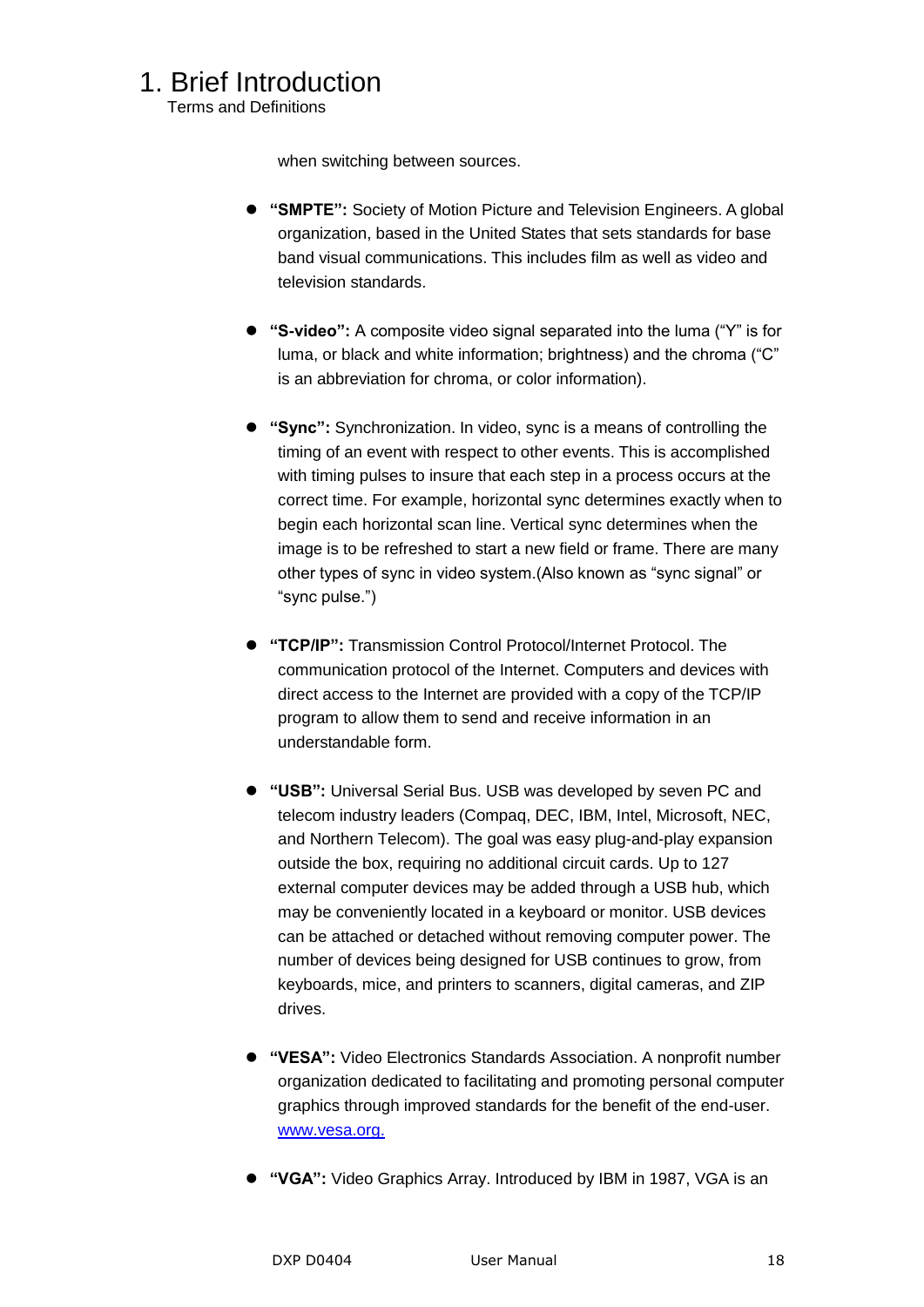Terms and Definitions

analog signal with TTL level separate horizontal and vertical sync. The video outputs to a 15-pin HD connector and has a horizontal scan frequency of 31.5 kHz and vertical frequency of 70 Hz (Mode 1, 2) and 60 Hz (Mode 3). The signal is non-interlaced in modes 1, 2, and 3 and interlaced when using the 8514/A card (35.5 kHz, 86 Hz) in mode 4. It has a pixel by line resolution of 640×480 with a color palette of 16 bits and 256,000 colors.

- **"YCrCb":** Used to describe the color space for interlaced component video.
- **"YPbPr":** Used to describe the color space for progressive-scan (non-interlaced) component video.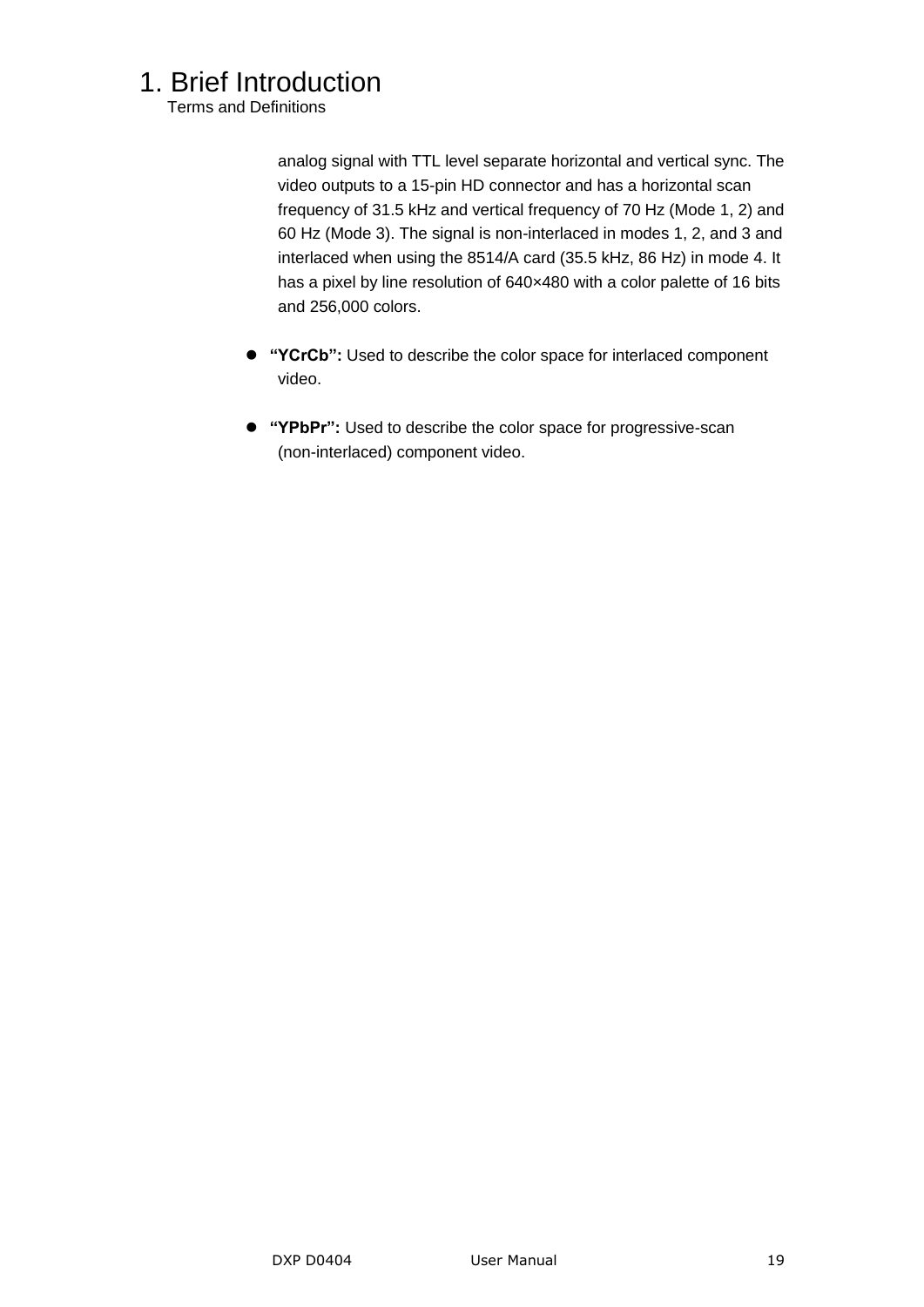System Overview

## <span id="page-19-0"></span>[System Overview](#page-10-4)

 DXP D0404 DVI Matrix is specifically designed for high resolution of HDMI/DVI digital signal switching. It with the characteristics of high performance, high stability, high-definition.

 DXP D0404 DVI matrix can switch 4 input signals to any 4 outputs. User can easily control the signal by infrared remote control and front panel. At the same time, DXP D0404 supports independent output switching. It with stable performance and can support multiple resolutions, also, it supports EDID management. It is really convenient in practical engineering applications.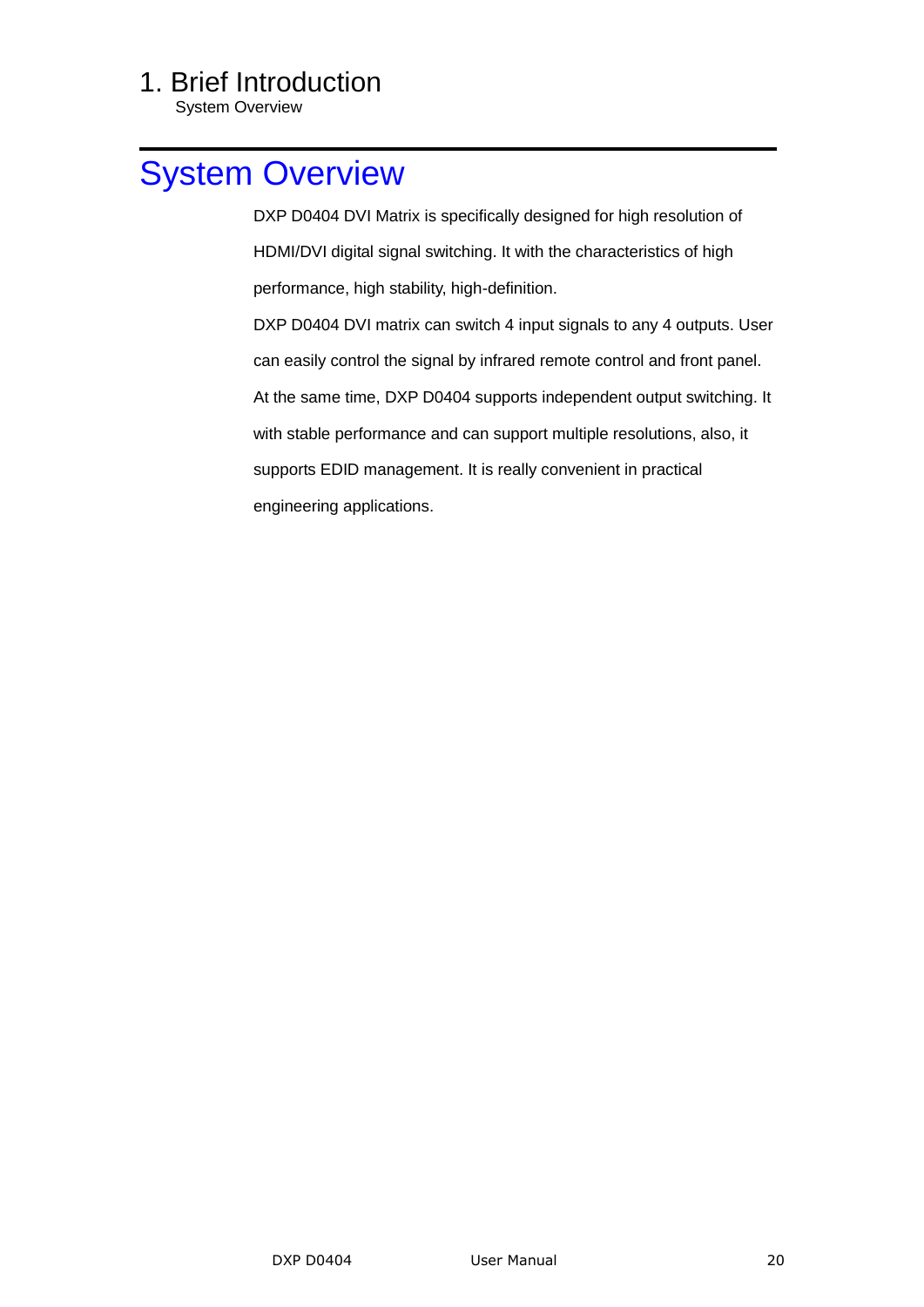<span id="page-20-0"></span>Application Questions

## <span id="page-20-1"></span>[Application Questions](#page-10-5)

 RGBlink offers solutions to demand technical problems. Any application questions, or required further information, please contact with our Customer Support Engineers. Refer to Appendix B for contact details.

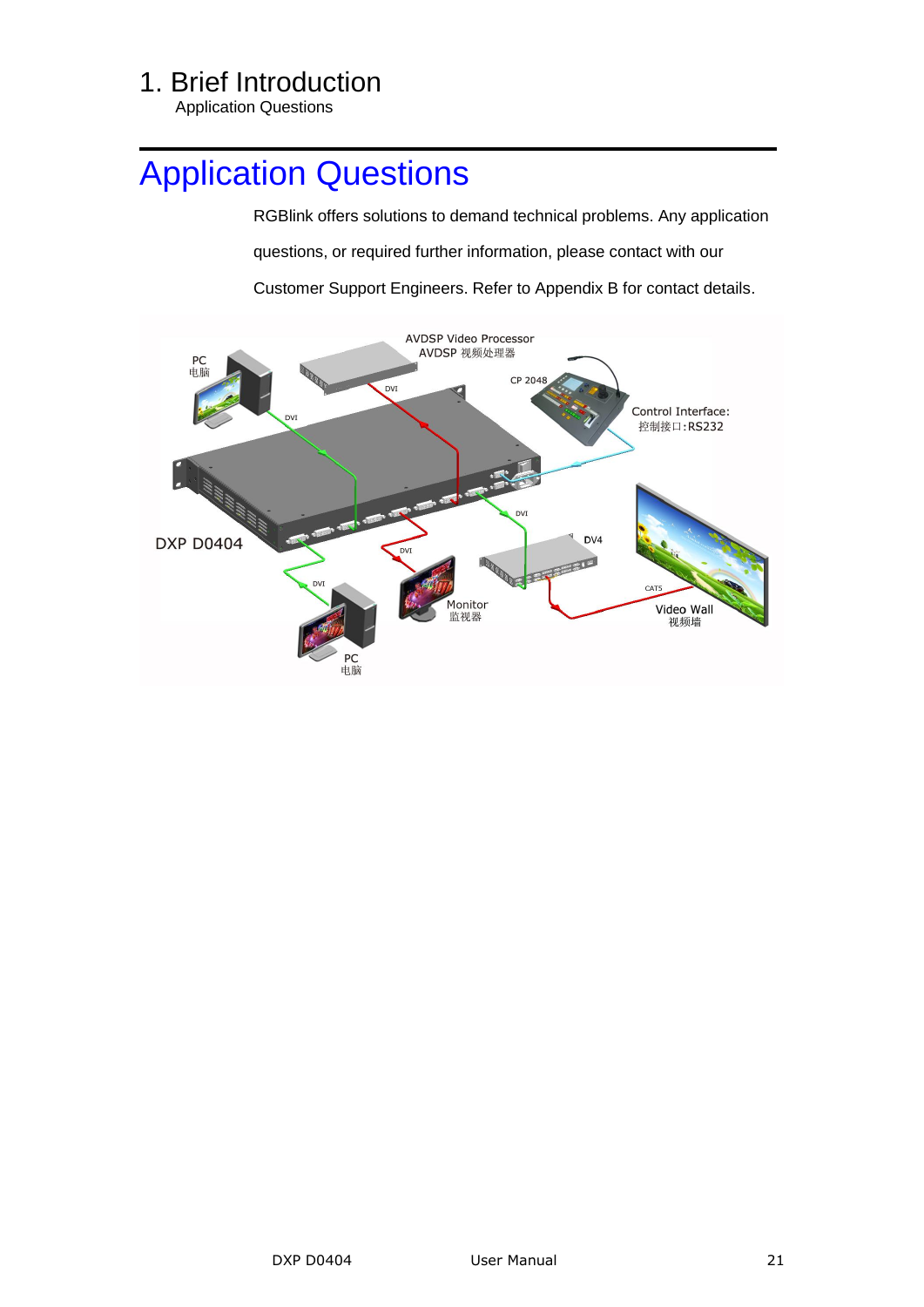

# <span id="page-21-0"></span>2. [Hardware Orientation](#page-11-2)

## <span id="page-21-1"></span>In This Chapter

This chapter provides detailed information about the DXP D0404 panel.

<span id="page-21-3"></span><span id="page-21-2"></span>The following topics are discussed:

- **[DXP D0404](#page-22-0) Front Panel**
- [DXP D0404](#page-23-0) Back Panel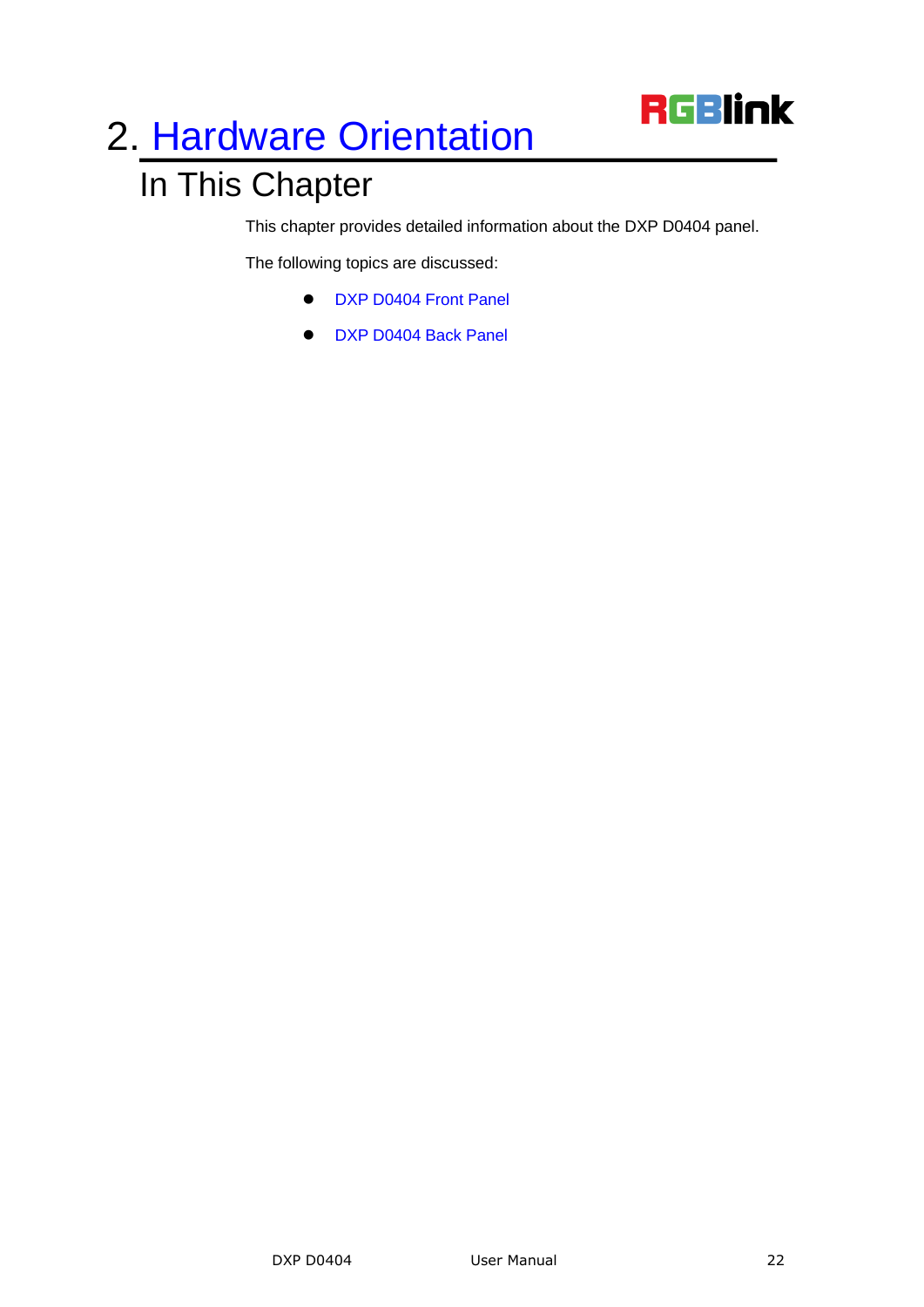#### 2. Hardware Orientation

DXP D0404 Front Panel

## <span id="page-22-0"></span>[DXP D0404](#page-21-2) Front Panel



#### <span id="page-22-1"></span>**1**.**Indicator**

Power: The red power indicator is on when there is power supply.

Mode: When switch audio and image at the same time, the yellow mode

indicator is on ( Function reserved).

Com: When connect device for cascade, the green Com indicator is on.

#### <span id="page-22-2"></span>**2**.**IR Receiver**

IR Receiver: Can receive the infrared signal.

#### <span id="page-22-3"></span>**3**.**OUTPUT**

OUTPUT1, OUTPUT2, OUTPUT3, OUTPUT4 are corresponding to OUTPUT1, 2, 3, 4 on back panel.

 In OUTPUT 1 area, press any number key of 1, 2, 3, 4, the key lights, user can switch any input of 1, 2, 3, 4 to OUTPUT 1.

User can also operate it by infrared remote control.

Same operations with OUTPUT2, OUTPUT3 and OUTPUT4.

#### <span id="page-22-4"></span>**4**.**Lock**

Lock: Lock key. Press it, the key lights, operations in OUTPUT area are locked, also for the infrared remote controlling. Press it again, the key is off, locking function is cancelled.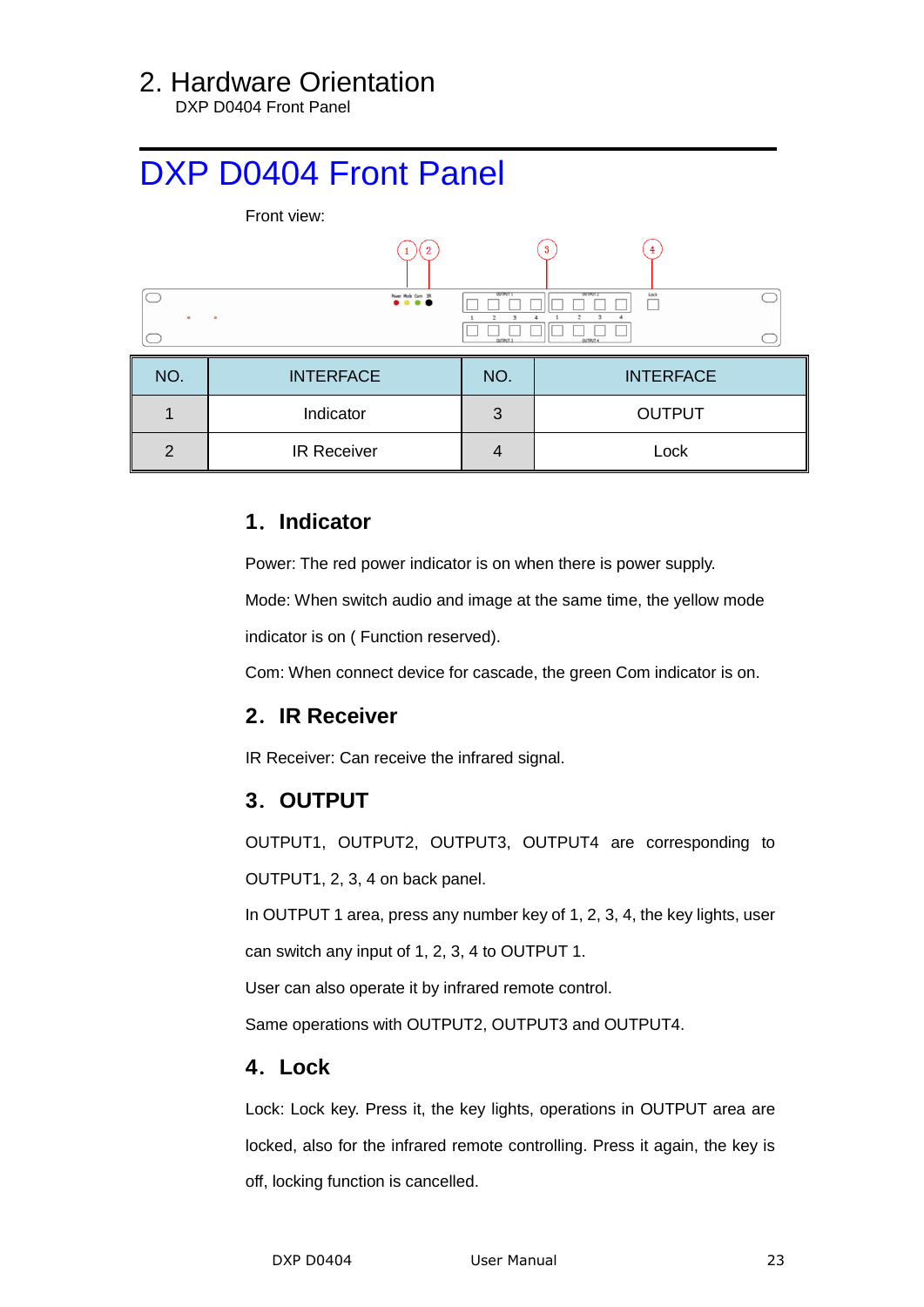#### 2. Hardware Orientation

DXP D0404 Back Panel

## <span id="page-23-0"></span>[DXP D0404](#page-21-3) Back Panel



#### <span id="page-23-1"></span>**1: DVI Input**

DVI input interface: Input the video signal from computer, DVI signal generator. (This Connection does not support hot-plugging)

 **Note**

When EDID is HDMI, DVI is compatible with HDMI.

#### <span id="page-23-2"></span> **2: DVI Output**

Connect to the monitor or LED screen which has DVI interface.

(This DVI connector does not support hot-plugging)

Each DVI output is available for 5V/500MA output.

#### <span id="page-23-3"></span>**3: RS232 IN**

Remote control port for software.

#### <span id="page-23-4"></span>**4: RS232 OUT**

RS232 OUT is serial communication interface of multiple devices cascading control, it can connect devices by DB9 serial cable.

#### <span id="page-23-5"></span>**5.6: Power Interface and Switch**

AC 85-264V 50/60Hz IEC-3 Power Interface.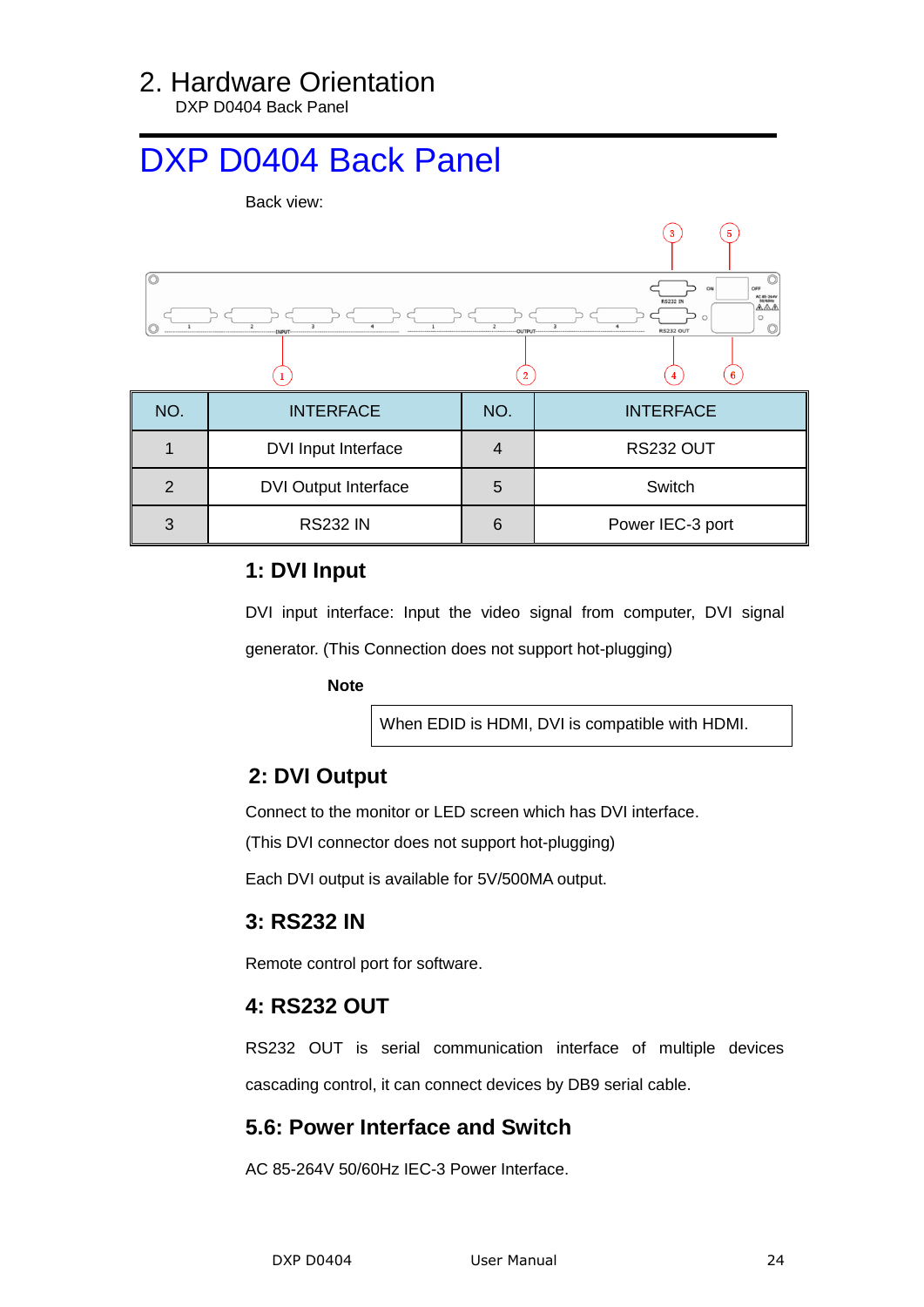

# <span id="page-24-0"></span>3. [Hardware Installation](#page-11-3)

## <span id="page-24-1"></span>In This Chapter

This chapter provides comprehensive installation instruction for DXP

D0404 hardware:

Following is the size of DXP D0404 for your reference.

| 4BO.00 |                            |        |  |                          |  |
|--------|----------------------------|--------|--|--------------------------|--|
|        | <u> BEBERIK BI</u><br>0000 | $\sim$ |  | $\overline{\phantom{a}}$ |  |
|        | <b>FUEL TELEVISION</b>     |        |  |                          |  |

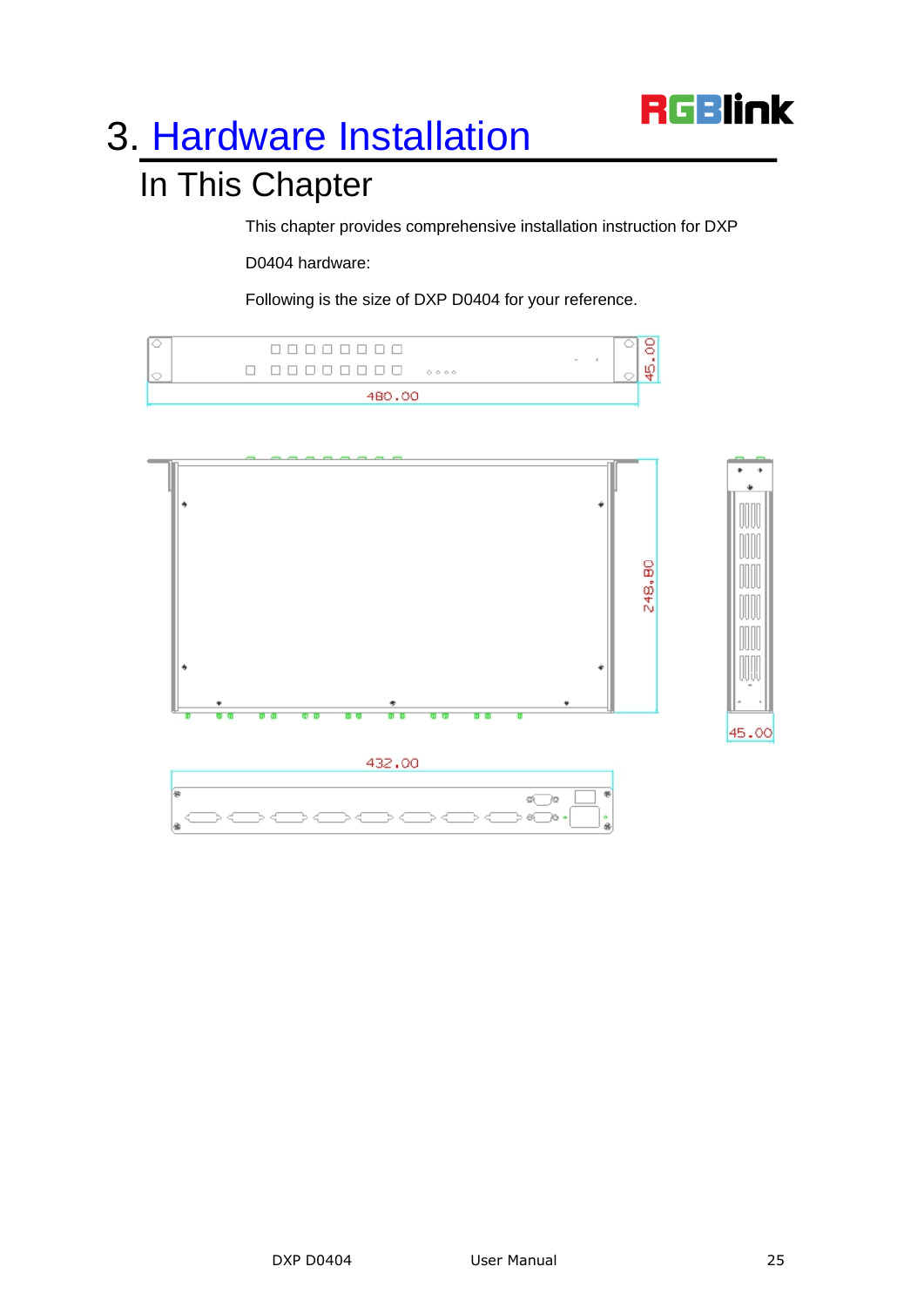## <span id="page-25-0"></span>Safety Precautions

For all DXP D0404 DVI Matrix installation procedures, please observe the following important safety and handling rules to avoid damage to yourself and the equipment.

- To protect users from electric shock, ensure that the chassis connects to earth via the ground wire provided in the AC power Cord.
- The AC Socket-outlet should be installed near the equipment and be easily accessible.

## <span id="page-25-1"></span>Unpacking and Inspection

Before opening DXP D0404 DVI Matrix shipping box, inspect it for damage. If you find any damage, notify the shipping carrier immediately for all claims adjustments. As you open the box, compare its contents against the packing slip. If you find any shortages, contact your sales representative. Once you have removed all the components from their packaging and checked that all the listed components are present, visually inspect the system to ensure there was no damage during shipping. If there is damage, notify the shipping carrier immediately for all claims adjustments.

## <span id="page-25-2"></span>Site Preparation

The environment in which you install your DXP D0404 should be clean, properly lit, free from static, and have adequate power, ventilation, and space for all components.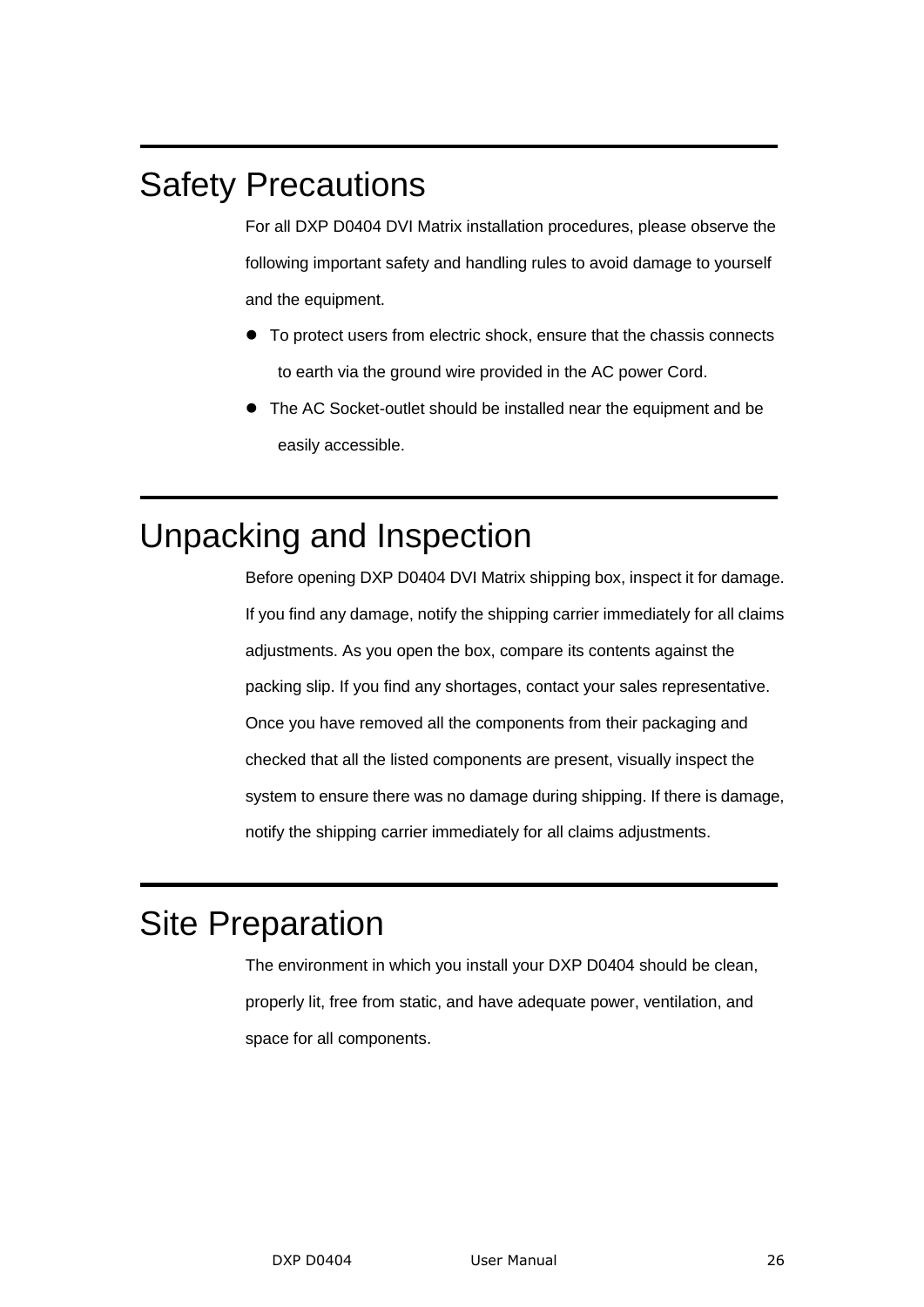# <span id="page-26-1"></span><span id="page-26-0"></span>**RGBlink** 4. [Common Questions and Solution](#page-11-4) In This Chapter

<span id="page-26-2"></span>This chapter provides the common questions and solution for the DVI Matrix. The following topics are provided:

- **•** [Power indicator light is off or blinks](#page-27-2)
- <span id="page-26-3"></span> $\bullet$  [Output images shake or cannot full screen display](#page-27-1)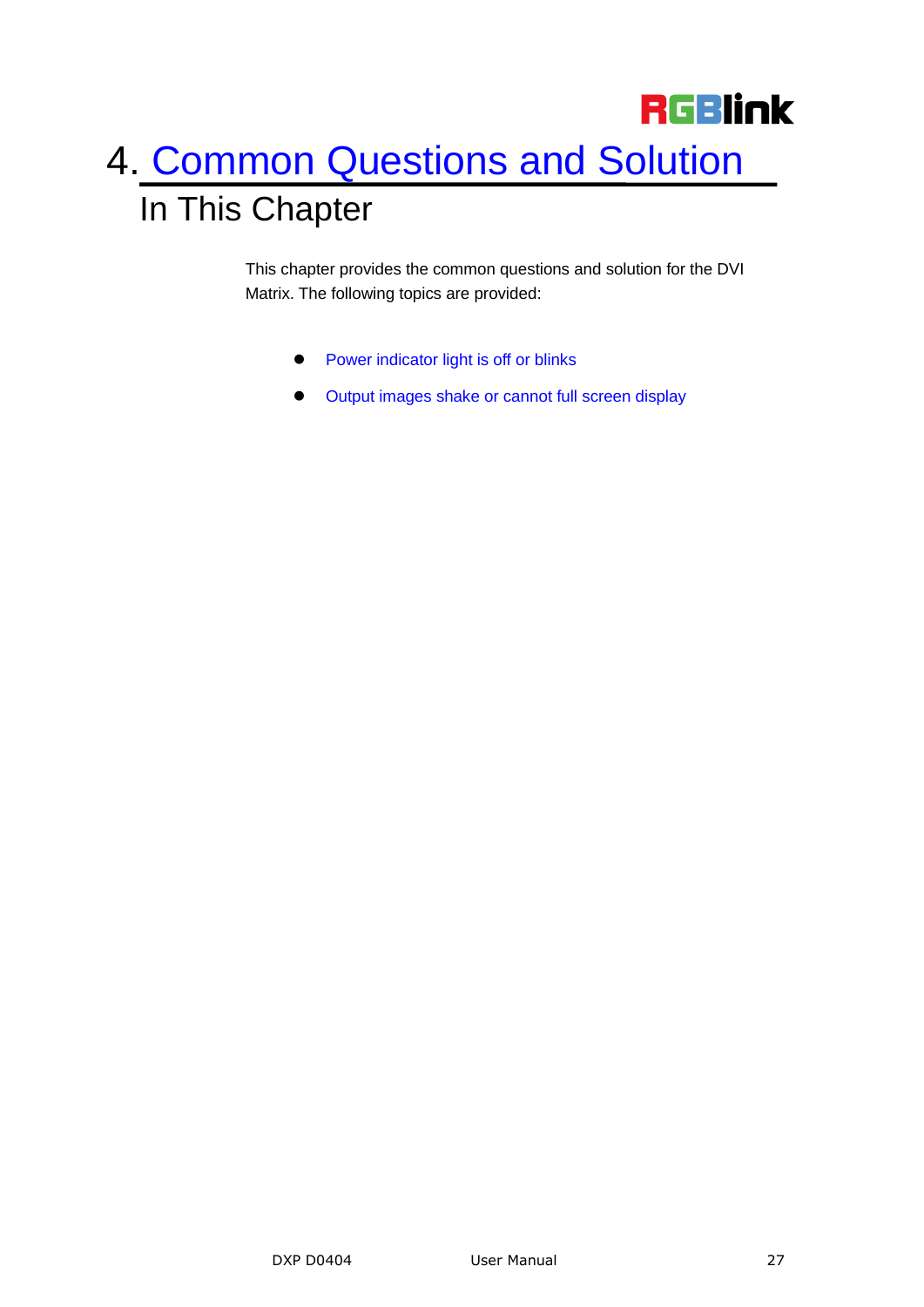## <span id="page-27-2"></span><span id="page-27-0"></span>[Power indicator light is off or blinks](#page-26-2)

- 1. Check whether plug in the power cord, and press the switch to "ON" position.
- 2. Check whether the power cable is connected, and in good connection.
- 3. If above without problem, then the power indicator is damaged.

## <span id="page-27-1"></span>[Output images shake or cannot full screen](#page-26-3)  [display](#page-26-3)

 Each corresponding read EDID file from output displays is different, and cause the synthetic EDID file cannot be consistent with the EDID files from display. Users can use the same type of displays from the same manufacturer, or displays with the same EDID files.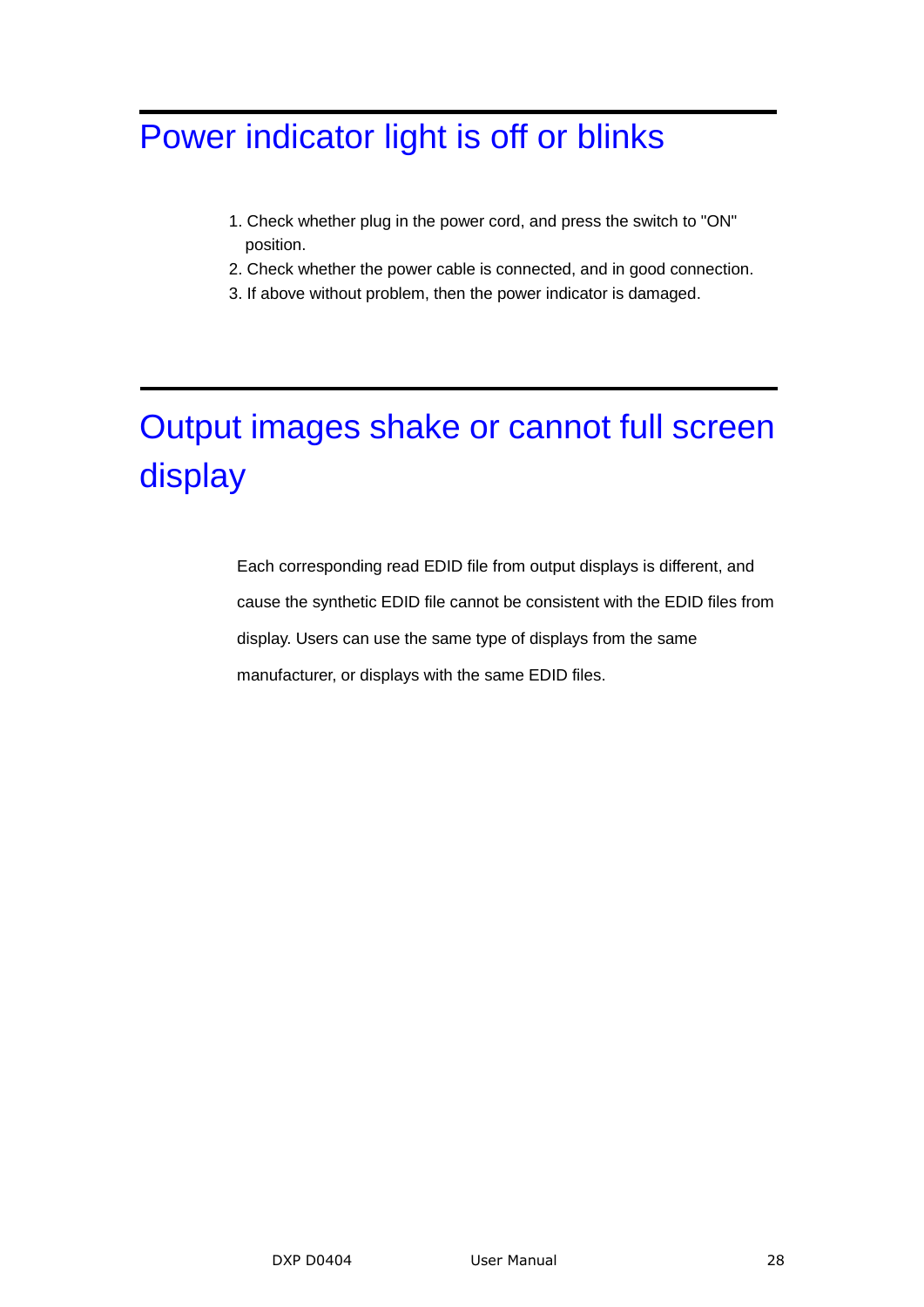

# <span id="page-28-0"></span>A. [Specification](#page-11-5)

| <b>DVI Input</b>          |                                                                                                                                      |  |
|---------------------------|--------------------------------------------------------------------------------------------------------------------------------------|--|
| Number of Inputs          | 4                                                                                                                                    |  |
| Connector                 | <b>Standard DVI-I socket</b>                                                                                                         |  |
| Supported                 | VESA:                                                                                                                                |  |
| Resolution                | 800*600*60、<br>1024*768*60<br>1024*768*75、<br>1280*720*50                                                                            |  |
|                           | $1280*720*60$ , $1280*768*60$ ,<br>1280*800*60、<br>1280*1024*60、<br>$1360*768*60$ , $1366*768*60$ ,<br>1400*1050*60、<br>1440*900*60、 |  |
|                           | 1600*1200*60、1680*1050*60、<br>1920*1080*50、1920*1080*60、                                                                             |  |
|                           | 1920*1200*60、2048*1152*60、<br>2560*812*60<br>2560*816*60                                                                             |  |
|                           | SMPTE:                                                                                                                               |  |
|                           | 480160、576150、720P23.98/24/25/29.97/30/50/59.94/60、                                                                                  |  |
|                           | 1080P23.98/24/25/29.97/30/50/59.94/60、1080150/59.94/60                                                                               |  |
| Signal Level              | TMDS pwl, single pixel input, 165MHz bandwidth                                                                                       |  |
| Format Standard           | <b>HDMI 1.3</b>                                                                                                                      |  |
| <b>DVI Output</b>         |                                                                                                                                      |  |
| Number of Outputs         | 4                                                                                                                                    |  |
| Connector                 | <b>Standard DVI-I socket</b>                                                                                                         |  |
| Signal Level              | TMDS pw, 165MHz bandwidth                                                                                                            |  |
| Supported                 | VESA:                                                                                                                                |  |
| Resolution                | 800*600*60、<br>1024*768*60、<br>1024*768*75、<br>1280*720*50                                                                           |  |
|                           | 1280*720*60、<br>1280*768*60、<br>1280*800*60、<br>1280*1024*60、                                                                        |  |
|                           | 1360*768*60<br>1366*768*60<br>1400*1050*60<br>1440*900*60、                                                                           |  |
|                           | 1600*1200*60<br>1680*1050*60、<br>1920*1080*50<br>1920*1080*60、                                                                       |  |
|                           | 1920*1200*60、<br>2048*1152*60<br>2560*812*60<br>2560*816*60                                                                          |  |
|                           | SMPTE:                                                                                                                               |  |
|                           | 480160、576150、720P23.98/24/25/29.97/30/50/59.94/60、<br>1080P23.98/24/25/29.97/30/50/59.94/60、1080I50/59.94/60                        |  |
| <b>Extras</b>             |                                                                                                                                      |  |
| Power Supply              | 85-264V 2A IEC-3                                                                                                                     |  |
| Working                   | $0^\circ$ C~45 $^\circ$ C                                                                                                            |  |
|                           |                                                                                                                                      |  |
| Environment               |                                                                                                                                      |  |
| <b>Stored Environment</b> | 10%~90%                                                                                                                              |  |
| <b>Dimensions</b>         | 480mmX268mmX44mm                                                                                                                     |  |
| <b>Product Warranty</b>   | 3 years parts and labor warranty                                                                                                     |  |